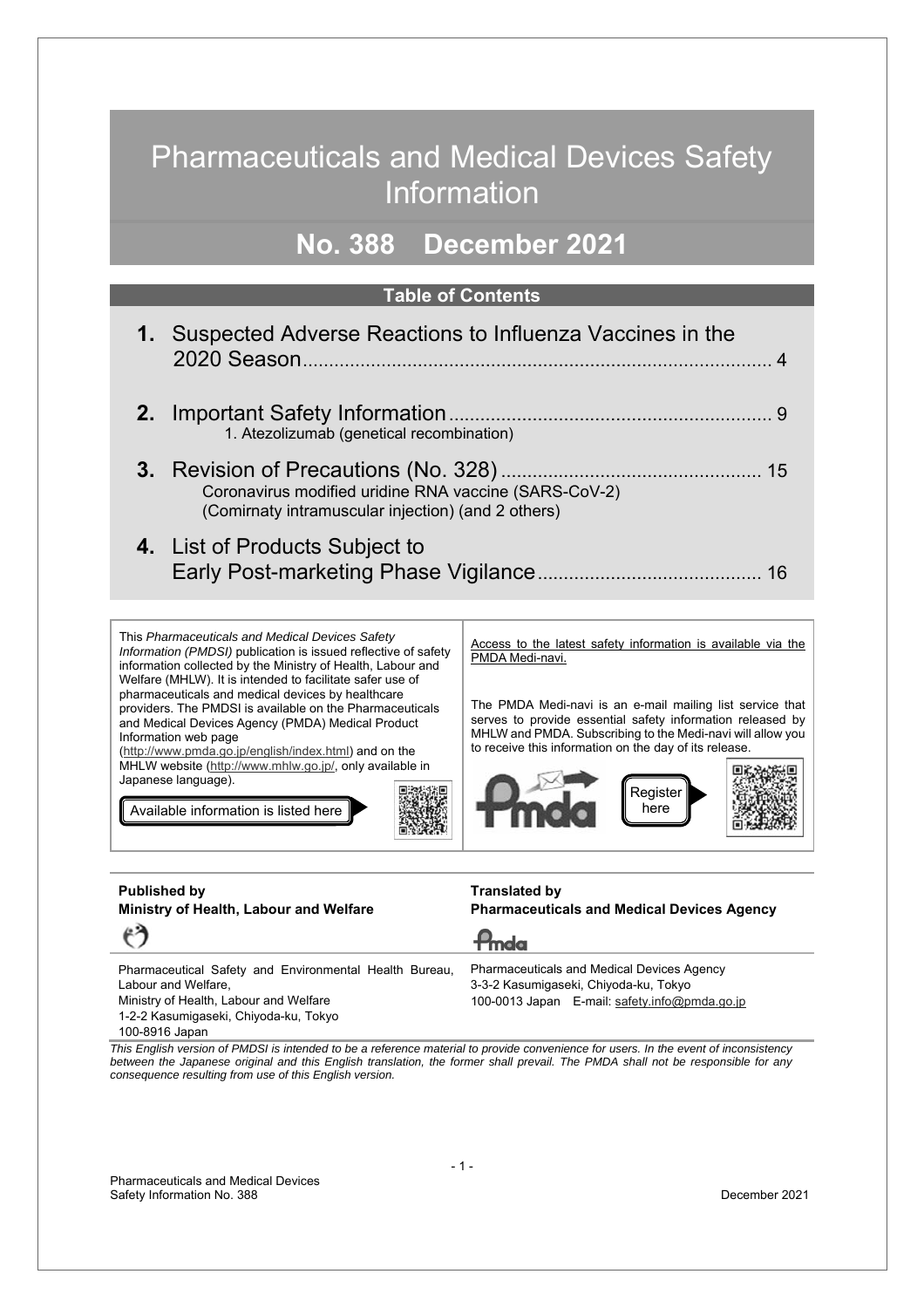### **Pharmaceuticals and Medical Devices Safety Information**

**No. 388 December 2021**

**Ministry of Health, Labour and Welfare Pharmaceutical Safety and Environmental Health Bureau, Japan**

| [ Outline of Information ] |                                                                                             |                 |                                                                                                                                                                                                                                                                                                                                                                                                                                                                                                                                                                                                                                                                                                                                                                                                                                                                                                                                                                                                                                                                                                                                                                         |                |  |
|----------------------------|---------------------------------------------------------------------------------------------|-----------------|-------------------------------------------------------------------------------------------------------------------------------------------------------------------------------------------------------------------------------------------------------------------------------------------------------------------------------------------------------------------------------------------------------------------------------------------------------------------------------------------------------------------------------------------------------------------------------------------------------------------------------------------------------------------------------------------------------------------------------------------------------------------------------------------------------------------------------------------------------------------------------------------------------------------------------------------------------------------------------------------------------------------------------------------------------------------------------------------------------------------------------------------------------------------------|----------------|--|
| No.                        | <b>Subject</b>                                                                              | <b>Measures</b> | <b>Outline of Information</b>                                                                                                                                                                                                                                                                                                                                                                                                                                                                                                                                                                                                                                                                                                                                                                                                                                                                                                                                                                                                                                                                                                                                           | Page           |  |
| $\mathbf{1}$               | <b>Suspected Adverse</b><br><b>Reactions to Influenza</b><br>Vaccines in the 2020<br>Season |                 | This section describes the status of instances<br>of suspected adverse reactions to influenza<br>vaccines reported from October 1, 2020<br>through March 31, 2021.<br>Medical institutions are required to report to<br>MHLW when they encounter symptoms that<br>they decide meet the Suspected Adverse<br>Reaction Reporting Criteria for influenza<br>vaccines regardless of causality. Reports by<br>medical institutions, together with those by<br>MAHs, are compiled and evaluated by<br>PMDA. For serious cases including patient<br>mortalities, PMDA performs causality<br>assessment and/or considers necessity of<br>safety measures in consultation with experts.<br>Joint meetings of the Side Effect<br>Subcommittee of the Immunization and<br>Vaccine Section Meeting in the Health<br>Science Council and the Subcommittee on<br>Drug Safety of the Committee on Drug Safety<br>in the Pharmaceutical Affairs and Food<br>Sanitation Council are convened periodically<br>for the purpose of investigating and reviewing<br>these reports of suspected adverse reactions<br>to influenza vaccines and to discuss the<br>necessity of safety measures. | $\overline{4}$ |  |
| $\mathcal{P}$              | <b>Important Safety</b><br>Information                                                      | $\frac{P}{C}$   | [1] Atezolizumab (genetical recombination):<br>Regarding the revision of the Precautions of<br>package inserts of drugs in accordance with<br>the notification dated November 16, 2021,<br>the contents of important revisions and case<br>summaries that served as the basis for these<br>revisions will be presented in this section.                                                                                                                                                                                                                                                                                                                                                                                                                                                                                                                                                                                                                                                                                                                                                                                                                                 | 9              |  |
| 3                          | <b>Revision of Precautions</b><br>(No. 328)                                                 | $\mathsf{P}$    | Coronavirus modified uridine RNA vaccine<br>(SARS-CoV-2)<br>(Comirnaty intramuscular injection) (and 2<br>others)                                                                                                                                                                                                                                                                                                                                                                                                                                                                                                                                                                                                                                                                                                                                                                                                                                                                                                                                                                                                                                                       | 15             |  |
| 4                          | <b>List of Products Subject</b><br>to Early Post-marketing<br><b>Phase Vigilance</b>        |                 | List of products subject to Early Post-<br>marketing Phase Vigilance as of October 31,<br>2021                                                                                                                                                                                                                                                                                                                                                                                                                                                                                                                                                                                                                                                                                                                                                                                                                                                                                                                                                                                                                                                                          | 16             |  |

*E:* Distribution of Dear Healthcare Professional Letters of Emergency Communications, *R:* Distribution of Dear Healthcare Professional Letters of Rapid Communications, *P*: Revision of Precautions, *C*: Case Reports

### **Reporting of safety information such as adverse reactions to the Minister of**

**Health, Labour and Welfare is a duty of medical and pharmaceutical providers.**  If medical and pharmaceutical providers such as physicians, dentists, and pharmacists detect adverse reactions, infections associated with drugs or medical devices, or medical device adverse events, it is mandatory for such providers to report them to the Minister of Health, Labour and Welfare directly or through the marketing authorization holder. As medical and pharmaceutical providers, drugstore and pharmacy personnel are also required to report safety issues related to drugs and medical devices.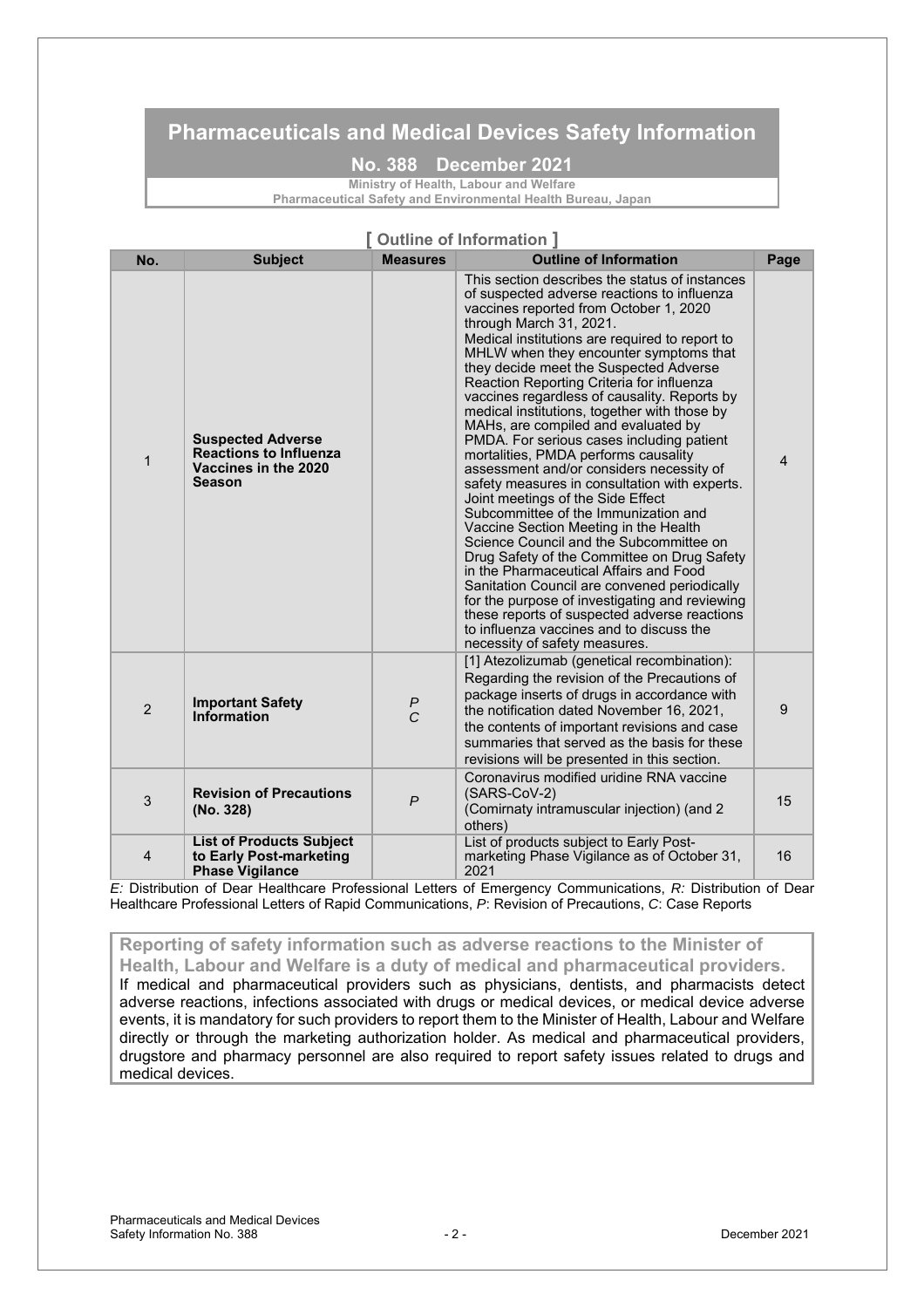### **Abbreviations**

| <b>ADEM</b>    | Acute disseminated encephalomyelitis                                                          |
|----------------|-----------------------------------------------------------------------------------------------|
| <b>ADR</b>     | Adverse drug reaction                                                                         |
| <b>EPPV</b>    | Early Post-marketing Phase Vigilance                                                          |
| <b>HSB</b>     | <b>Health Service Bureau</b>                                                                  |
| irAE           | immune related adverse event                                                                  |
| <b>MAH</b>     | Marketing authorization holder                                                                |
| <b>MHLW</b>    | Ministry of Health, Labour and Welfare                                                        |
| <b>MRCP</b>    | Magnetic resonance cholangiopancreatography                                                   |
| <b>PMDA</b>    | <b>Pharmaceuticals and Medical Devices Agency</b>                                             |
| <b>PMD Act</b> | Act on Securing Quality, Efficacy and Safety of Pharmaceuticals and<br><b>Medical Devices</b> |
| <b>PS</b>      | <b>Performance Status</b>                                                                     |
| <b>PSEHB</b>   | Pharmaceutical Safety and Environmental Health Bureau                                         |
| PV Law         | <b>Preventative Vaccination Law</b>                                                           |
| <b>SOC</b>     | <b>System Organ Class</b>                                                                     |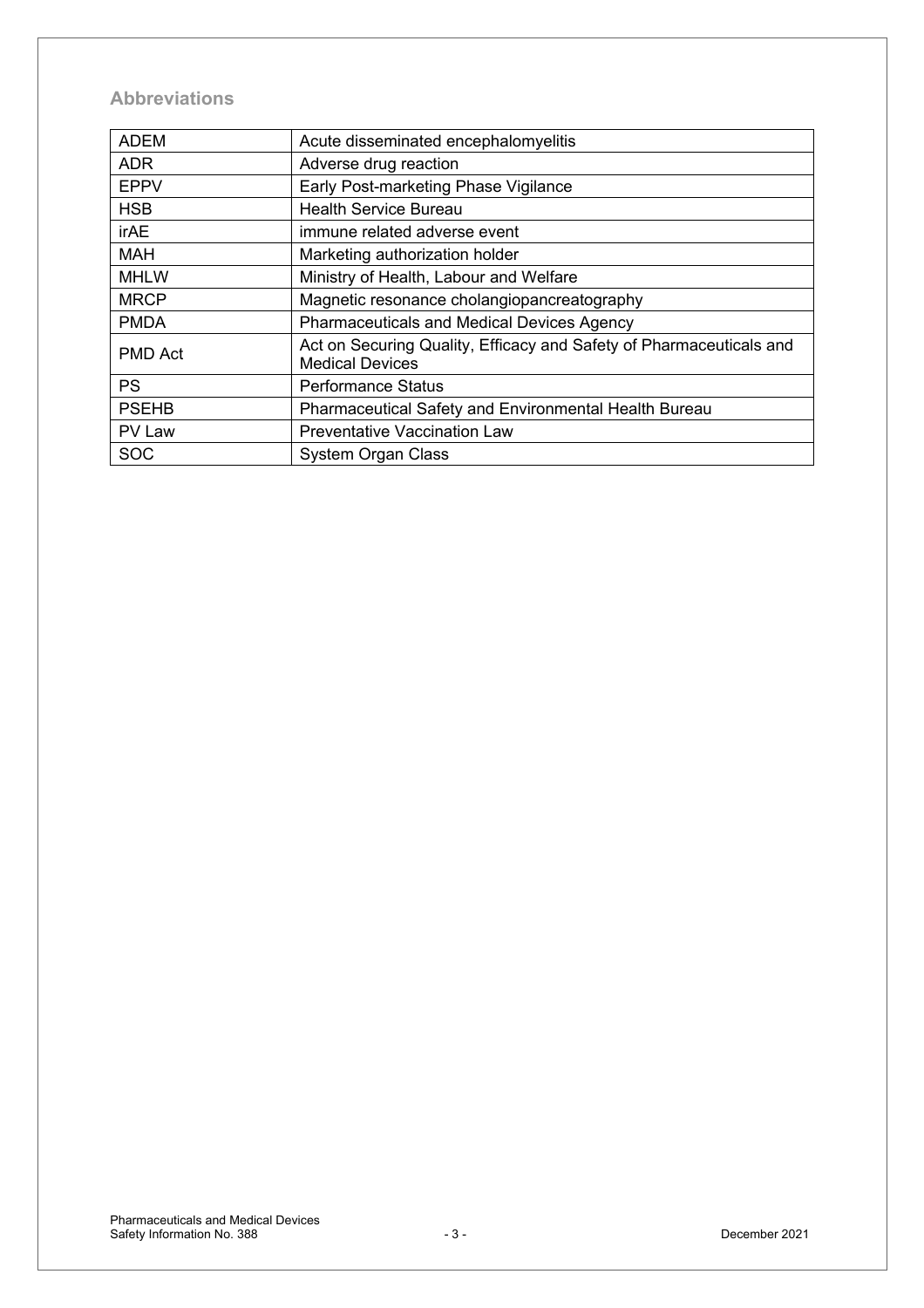## <span id="page-3-0"></span>**Suspected Adverse Reactions to Influenza Vaccines in the 2020 Season**

#### **1. Introduction**

This section describes the status of instances of suspected adverse reactions to influenza vaccines reported from October 1, 2020 through March 31, 2021 (hereinafter referred to as the "2020 season").

Medical institutions are required to report to MHLW when they encounter symptoms that they decide meet the Suspected Adverse Reaction Reporting Criteria for influenza vaccines regardless of causality. Reports by medical institutions, together with those by MAHs, are compiled and evaluated by PMDA. For serious cases including patient mortalities, PMDA performs causality assessment and/or considers the necessity of safety measures in consultation with experts.

Joint meetings of the Side Effect Subcommittee of the Immunization and Vaccine Section Meeting in the Health Science Council and the Subcommittee on Drug Safety of the Committee on Drug Safety in the Pharmaceutical Affairs and Food Sanitation Council (hereinafter referred to as the "Joint Meeting") are convened periodically for the purpose of investigating and reviewing these reports of suspected adverse reactions to influenza vaccines and to discuss the necessity of safety measures<sup> $(1)$ </sup>.

#### **2. Reports of Suspected Adverse Reactions to Influenza Vaccines (2020 season)**

#### **(1) Numbers and frequencies of suspected adverse reactions reported**

Table 1 shows the numbers of reported suspected adverse reactions to the influenza vaccines and frequencies calculated from the estimated numbers of vaccinated persons based on the number of vaccines distributed to medical institutions.

|         | Table 1 Numbers of suspected adverse reactions reported and estimated number of vaccinated |  |  |  |  |  |
|---------|--------------------------------------------------------------------------------------------|--|--|--|--|--|
| persons |                                                                                            |  |  |  |  |  |

|                   |                      | Reports by MAHs<br>(serious reports)* |             | Reports by medical institutions** |                         |
|-------------------|----------------------|---------------------------------------|-------------|-----------------------------------|-------------------------|
| Estimated         |                      | Number of serious cases               | Number of   |                                   | Number of serious cases |
| number of         | reported (frequency) |                                       | reports     | reported (frequency)              |                         |
| vaccinated        |                      | Number of                             | (frequency) |                                   | Number of               |
| persons           |                      | patient                               |             |                                   | patient                 |
| (number of        |                      | mortalities                           |             |                                   | mortalities             |
| vaccinations)     |                      | reported                              |             |                                   | reported                |
| 65 473 916 (as of | 62                   |                                       | 323         | 107                               |                         |
| March 31, 2021)   | (0.000095%)          | (0%)                                  | (0.00049%)  | (0.00016%)                        | (0.0000046%)            |

\* Reports by MAHs were of cases determined to be "serious" in accordance with Article 68-10-1 of the Act on Securing Quality, Efficacy and Safety of Pharmaceuticals and Medical Devices (PMD Act). Reports by MAHs may duplicate some cases reported by medical institutions, and duplicated cases were added up as reported by medical institutions.

\*\* Reports by medical institutions were submitted in accordance with Article 12-1 of the Preventative Vaccination Law (PV Law) or Article 68-10-2 of the PMD Act.

#### **(2) Reports of suspected adverse reactions by sex and age group**

The numbers of reported suspected adverse reactions to influenza vaccines are shown by sex and age group in Table 2 and Table 3, respectively.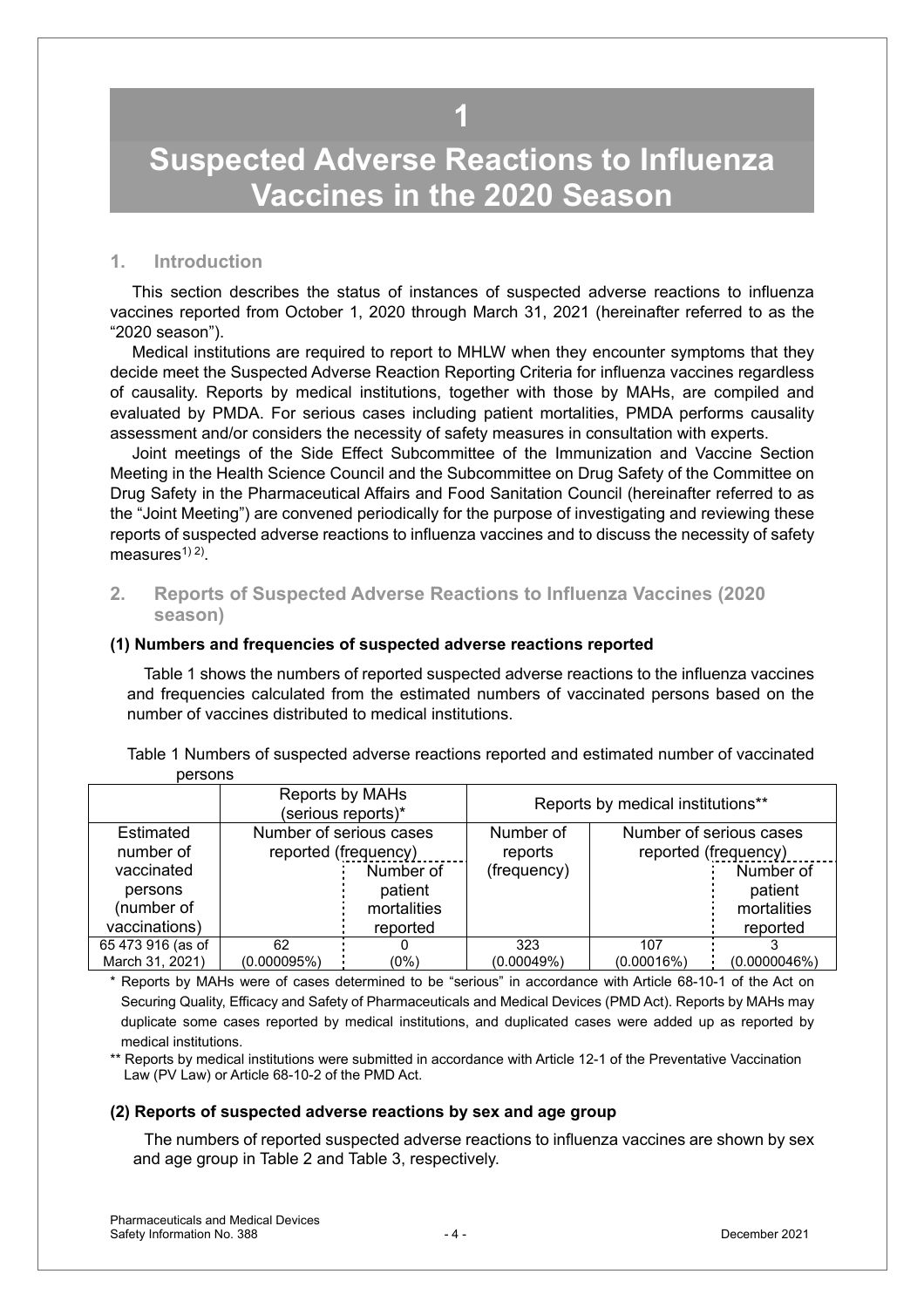#### Table 2 Number of reports by sex

| Sex     | Number of reports by<br><b>MAHs</b> | Number of reports by<br>medical institutions |
|---------|-------------------------------------|----------------------------------------------|
| Male    | 22                                  | 149                                          |
| Female  | 40                                  | 174                                          |
| Jnknown |                                     |                                              |
| Total   | ຂາ                                  | ふひろ                                          |

Table 3 Number of reports by age group

|             | Reports by MAHs                     |                                                 | Reports by medical institutions |                                     |                                                 |  |
|-------------|-------------------------------------|-------------------------------------------------|---------------------------------|-------------------------------------|-------------------------------------------------|--|
|             | Number of serious cases<br>reported |                                                 |                                 | Number of serious cases<br>reported |                                                 |  |
| Age group   |                                     | Number of<br>patient<br>mortalities<br>reported | Number of<br>reports            |                                     | Number of<br>patient<br>mortalities<br>reported |  |
| $0 - 9$     | 9                                   | 0                                               | 85                              | 38                                  |                                                 |  |
| $10 - 19$   | 2                                   | 0                                               | 18                              | 3                                   | 0                                               |  |
| $20 - 29$   | 6                                   | $\Omega$                                        | 25                              | 4                                   | 0                                               |  |
| $30 - 39$   | 5                                   | 0                                               | 35                              | $\overline{4}$                      | 0                                               |  |
| $40 - 49$   | 9                                   | 0                                               | 24                              | 6                                   | 0                                               |  |
| $50 - 59$   | 4                                   | $\Omega$                                        | 19                              | 4                                   | 0                                               |  |
| $60 - 69$   | 8                                   | $\Omega$                                        | 26                              | 5                                   | $\Omega$                                        |  |
| 70 - 79     | 3                                   | 0                                               | 45                              | 19                                  | 0                                               |  |
| 80 or older | 12                                  | 0                                               | 36                              | 17                                  | $\mathfrak{p}$                                  |  |
| Unknown     | 4                                   | 0                                               | 10                              | 7                                   | 0                                               |  |
| Total       | 62                                  | 0                                               | 323                             | 107                                 | 3                                               |  |

#### **(3) Details of reported symptoms**

Suspected adverse reactions to influenza vaccines reported during the 2020 season are outlined by System Organ Class (SOC) in the right-hand columns of Table 4. There were no major changes compared with the 2019 season (October 1, 2019 to September 30, 2020).

A total of 3 cases of post-vaccination deaths were reported for this season. The assessment by experts determined that the causality between the vaccination and death could not be assessed due to lack of information for these cases.

For the 1 additional case reported after the season, It was decided that the causal relationship between the vaccination and death could not be assessed due to lack of information.

A total of 13 cases (Note 1) were reported as possible Guillain-Barre syndrome or acute disseminated encephalomyelitis (ADEM) within the season. Of these, 3 cases and 1 case, respectively, were determined to be of Guillain-Barre syndrome, and of ADEM for which a causal relationship between the respective disease and the influenza vaccine was reasonably possible, according to expert opinions.

A total of 29 cases (Note 2) were reported as possible anaphylaxis. Of these, 7 cases were assessed as Level 3 or higher anaphylaxis using the Brighton Criteria (including 7 serious cases). Regarding the number of reports from MAHs by manufacturing lot, there were no distinct concentrations of reports of anaphylaxis found on specific lots.

At the Joint Meeting held in August, 2021, it was concluded that there were no new concerns regarding safety of the vaccines, including other reported symptoms than anaphylaxis, with no safety measures such as revision of package inserts required at present but reporting of suspected adverse reactions and their details should be carefully monitored.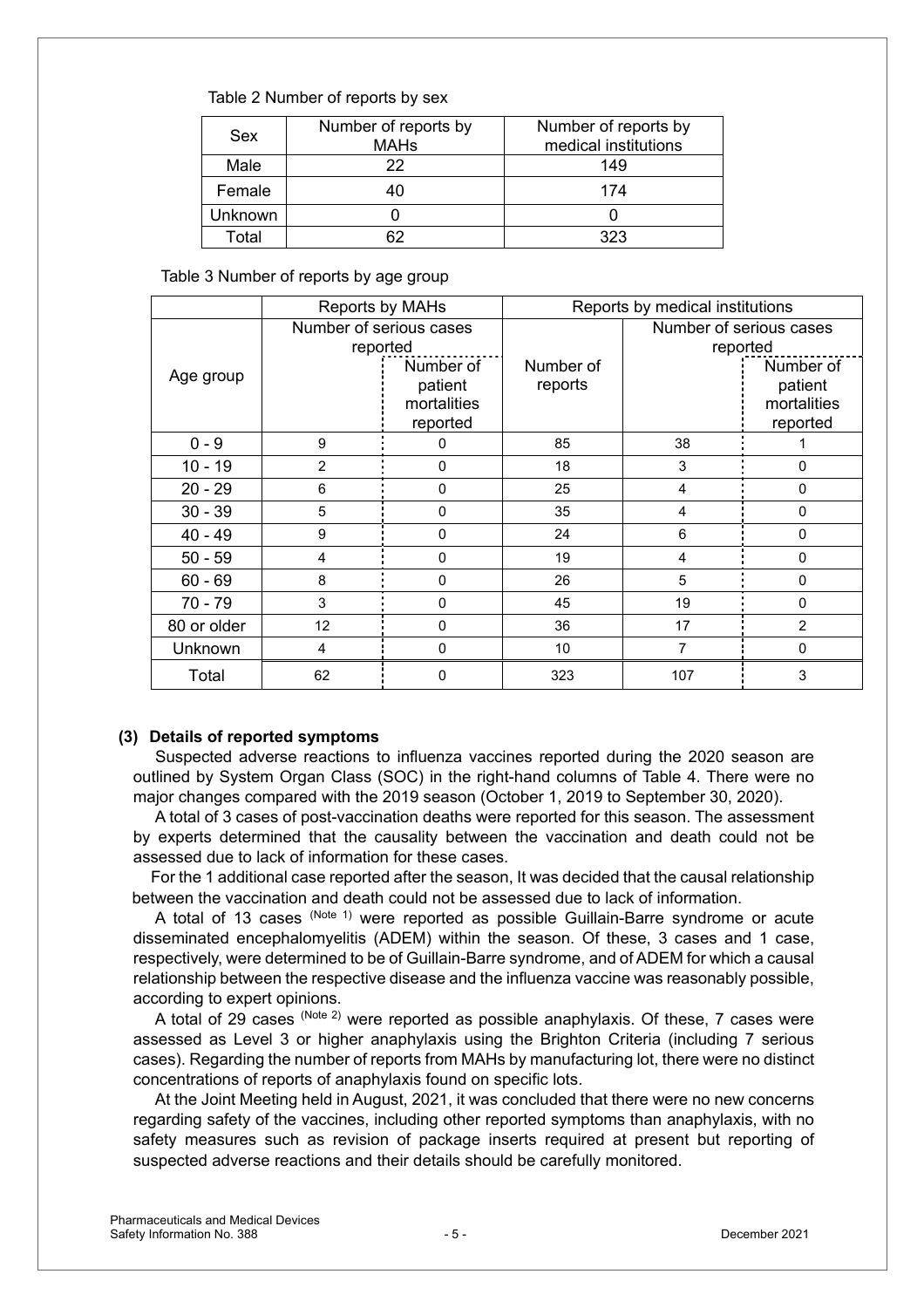Note 1) Cases reported with the symptom name terminology "Guillain-Barre syndrome" or "ADEM."

Note 2) Cases reported with the symptom name terminology "anaphylactic reaction," "anaphylactic shock," "anaphylactoid reaction," or "anaphylactoid shock."

|                                                         | 2019 season $†$           |                                                             | 2020 season $\dagger$ $\dagger$ |                                                             |  |
|---------------------------------------------------------|---------------------------|-------------------------------------------------------------|---------------------------------|-------------------------------------------------------------|--|
| SOC of symptom                                          | Reports by<br><b>MAHs</b> | Reports by<br>medical<br>institutions<br>(serious<br>cases) | Reports by<br><b>MAHs</b>       | Reports by<br>medical<br>institutions<br>(serious<br>cases) |  |
| Gastrointestinal disorders                              | 1                         | 9                                                           | 5                               | 9                                                           |  |
| General disorders and<br>administration site conditions | 19                        | 53                                                          | 22                              | 24                                                          |  |
| Infections and infestations                             | 10                        | 16                                                          | 4                               | 15                                                          |  |
| Haepatobiliary disorders                                | $\overline{7}$            | $\overline{4}$                                              | 6                               | 3                                                           |  |
| Eye disorders                                           | 0                         | $\mathbf{1}$                                                | 1                               | $\overline{2}$                                              |  |
| Musculoskeletal and connective<br>tissue disorders      | 5                         | $\overline{7}$                                              | $\overline{\mathbf{A}}$         | 17                                                          |  |
| Blood and lymphatic system<br>disorders                 | 1                         | 7                                                           | 5                               | 5                                                           |  |
| Vascular disorders                                      | $\mathbf 0$               | 3                                                           | 0                               | 5                                                           |  |
| Respiratory, thoracic and<br>mediastinal disorders      | 8                         | 14                                                          | $\boldsymbol{\Lambda}$          | $\overline{2}$                                              |  |
| Ear and labyrinth disorders                             | $\mathbf{1}$              | $\Omega$                                                    | 1                               | $\mathbf{1}$                                                |  |
| Injury, poisoning and<br>procedural complications       | 0                         | 4                                                           | $\Omega$                        | $\mathbf{1}$                                                |  |
| Cardiac disorders                                       | $\mathbf 0$               | 3                                                           | 4                               | 3                                                           |  |
| Nervous system disorders                                | 28                        | 29                                                          | 16                              | 48                                                          |  |
| Renal and urinary disorders                             | $\mathbf 0$               | 1                                                           | $\overline{2}$                  | $\overline{4}$                                              |  |
| Psychiatric disorders                                   | $\Omega$                  | $\mathbf{1}$                                                | $\Omega$                        | $\Omega$                                                    |  |
| Metabolic and nutritional disorders                     | 0                         | $\overline{2}$                                              | $\overline{2}$                  | $\overline{2}$                                              |  |
| Endocrine disorder                                      | 0                         | $\Omega$                                                    | $\overline{5}$                  | $\Omega$                                                    |  |
| Skin and subcutaneous<br>tissue disorders               | 8                         | 12                                                          | 7                               | 16                                                          |  |
| Immune system disorders                                 | 6                         | 15                                                          | 9                               | 8                                                           |  |
| Investigations                                          | 4                         | $\overline{2}$                                              | 5                               | $\overline{2}$                                              |  |
| Total                                                   | 98                        | 183                                                         | 102                             | 167                                                         |  |

| Table 4 Comparison of the number of suspected adverse reaction reports between the 2019 and |
|---------------------------------------------------------------------------------------------|
| 2020 seasons (by SOC)                                                                       |

† Reported from October 1, 2019 to September 30, 2020

 $\dagger$ <sup>†</sup> Reported from October 1, 2020 to March 31, 2021

#### **3. Future safety measures**

As detailed in the Reporting Suspected Adverse Reactions for Routine Vaccination<sup>3)</sup> notification, medical institutions are urged to promptly report when they encounter symptoms that they believe meet the Suspected Adverse Reaction Reporting Criteria even if the causality is unclear.

In addition to the conventional reporting by fax, electronic reporting is available through the website since April 1, 2021.

[Report Reception Site (electronic report system)] https://www.pmda.go.jp/safety/reports/hcp/0002.html (only in Japanese)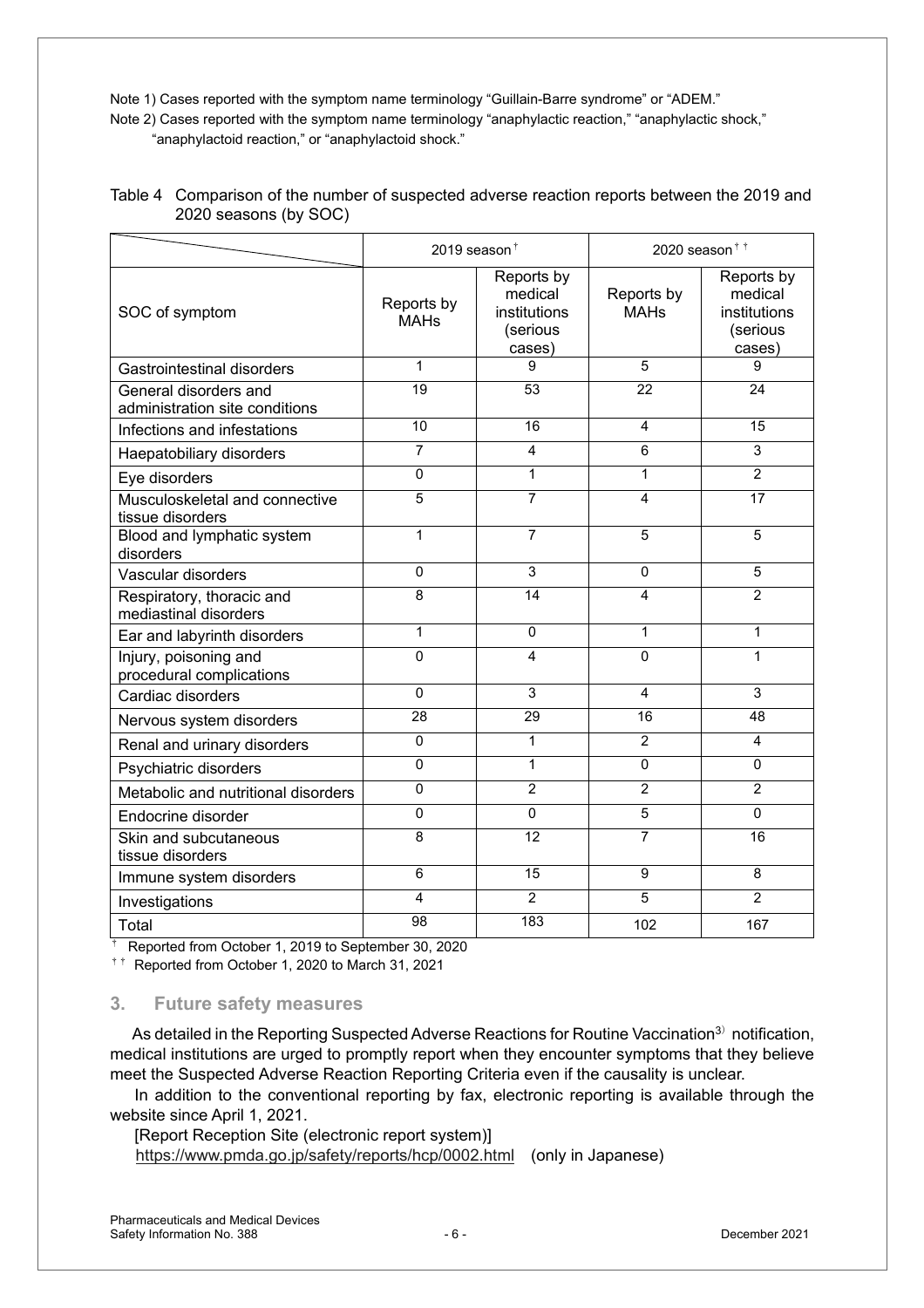MHLW/PMDA will continue their efforts to gather information concerning the safety of influenza vaccines including suspected adverse reaction reports and to implement safety measures based on such information. Continued cooperation is requested in alerting vaccine recipients to adverse reactions and reporting them when suspected.

#### **[References]**

1) MHLW: Material 1-24 for the Side Effect Subcommittee of the Immunization and Vaccine Section Meeting in the Health Science Council (the 57th meeting) and the 2021 Subcommittee on Drug Safety of the Committee on Drug Safety in the Pharmaceutical Affairs and Food Sanitation Council (the 4th meeting) (Joint Meeting), Reports of Suspected Adverse Reactions to Influenza Vaccines

https://www.mhlw.go.jp/content/10601000/000775252.pdf (only in Japanese)

2) MHLW: Material 3-27 for the Side Effect Subcommittee of the Immunization and Vaccine Section Meeting in the Health Science Council (the 66th meeting) and the 2021 Subcommittee on Drug Safety of the Committee on Drug Safety in the Pharmaceutical Affairs and Food Sanitation Council (the 15th meeting) (Joint Meeting), Reports of Suspected Adverse Reactions to Influenza Vaccines

https://www.mhlw.go.jp/content/10601000/000816315.pdf (only in Japanese)

3) Partial Amendment of Reporting Suspected Adverse Reactions for Routine Vaccinations, etc. dated August 16, 2021, Joint HSB Notification No. 0816-1 and PSEHB Notification No.0816-1, by the Director-General of Health Service Bureau and by the Director-General of Pharmaceutical and Food Safety Bureau, Ministry of Health, Labor and Welfare https://www.mhlw.go.jp/bunya/kenkou/kekkakukansenshou20/hukuhannou\_houkoku/kanrentuuti.html (only in Japanese)

Report form

https://www.mhlw.go.jp/bunya/kenkou/kekkaku-

kansenshou20/hukuhannou\_houkoku/dl/r01youshiki\_02.pdf (only in Japanese) Entry instructions

https://www.mhlw.go.jp/bunya/kenkou/kekkaku-

kansenshou20/hukuhannou\_houkoku/dl/r01youshiki\_03.pdf (only in Japanese) Report entry application (National Institute of Infectious Diseases)

http://www.nih.go.jp/niid/ja/vaccine-j/6366-vaers-app.html (only in Japanese)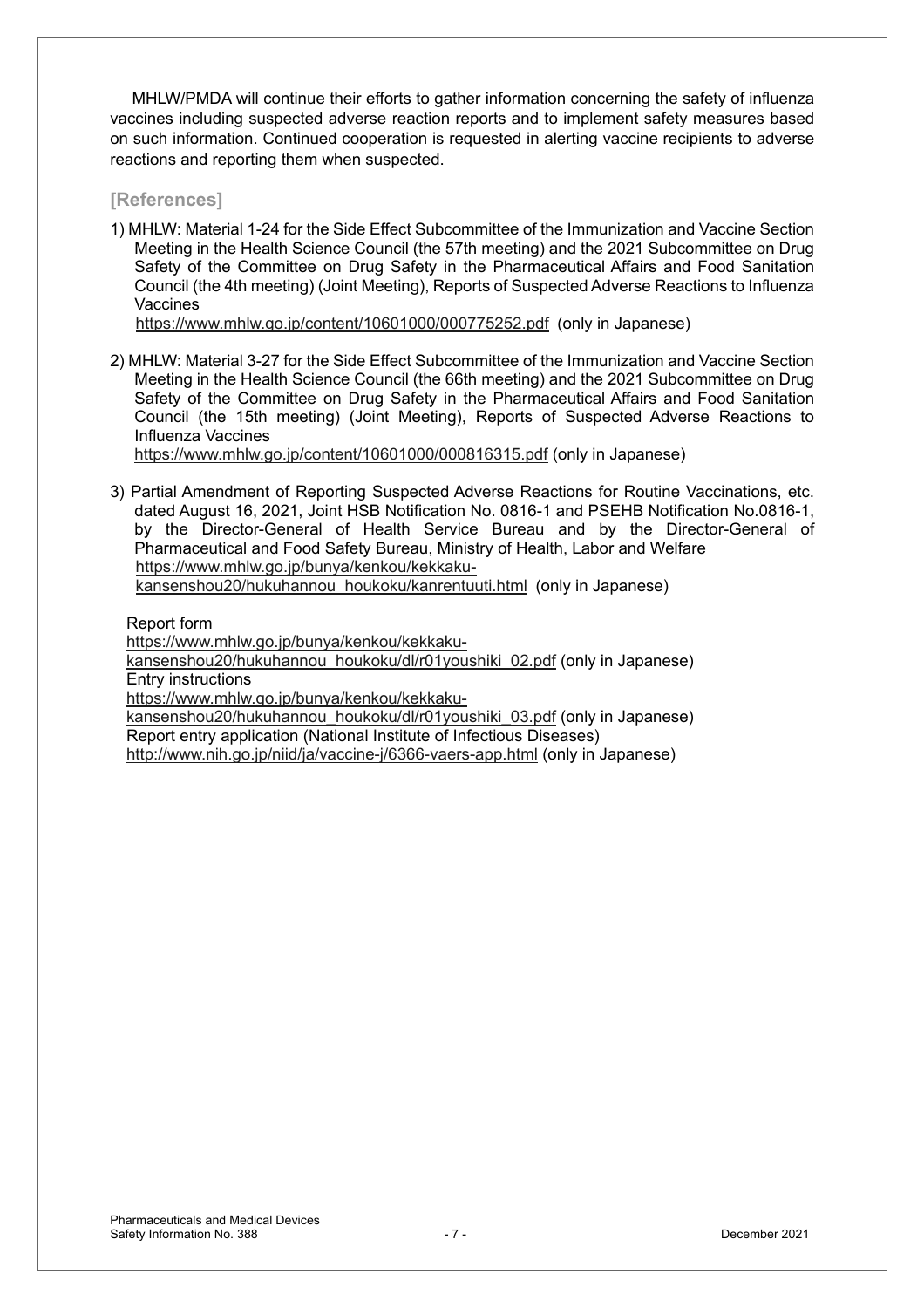#### Reference: Suspected Adverse Reaction Reporting Criteria <Routine vaccination>

| Symptoms                                                                                                                                                                                                          | Time to onset after inoculation                                                                                       |
|-------------------------------------------------------------------------------------------------------------------------------------------------------------------------------------------------------------------|-----------------------------------------------------------------------------------------------------------------------|
| Anaphylaxis                                                                                                                                                                                                       | 4 hours                                                                                                               |
| Hepatic impairment                                                                                                                                                                                                | 28 days                                                                                                               |
| Interstitial pneumonia                                                                                                                                                                                            | 28 days                                                                                                               |
| Acute disseminated encephalomyelitis (ADEM)                                                                                                                                                                       | 28 days                                                                                                               |
| Acute generalised exanthematous pustulosis (AGEP)                                                                                                                                                                 | 28 days                                                                                                               |
| Guillain-Barre syndrome                                                                                                                                                                                           | 28 days                                                                                                               |
| Convulsion                                                                                                                                                                                                        | 7 days                                                                                                                |
| Vasculitis                                                                                                                                                                                                        | 28 days                                                                                                               |
| Thrombocytopenic purpura                                                                                                                                                                                          | 28 days                                                                                                               |
| Optic neuritis                                                                                                                                                                                                    | 28 days                                                                                                               |
| <b>Myelitis</b>                                                                                                                                                                                                   | 28 days                                                                                                               |
| Asthmatic attack                                                                                                                                                                                                  | 24 hours                                                                                                              |
| Nephrotic syndrome                                                                                                                                                                                                | 28 days                                                                                                               |
| Encephalitis or encephalopathy                                                                                                                                                                                    | 28 days                                                                                                               |
| Oculomucocutaneous syndrome                                                                                                                                                                                       | 28 days                                                                                                               |
| Other reactions<br>(symptoms suspected to be associated with the vaccination<br>and either (1) requiring hospital admission or (2) resulting in, or<br>associated with a risk of, death or persistent incapacity) | Time frame in which the event was<br>considered by the physician to be<br>strongly associated with the<br>vaccination |

Except for "other reactions," any event occurring within the specified time frame is subject to mandatory reporting to MHLW regardless of causality according to the PV Law and related rules.

#### <Voluntary vaccination>

Adverse reactions or infections associated with voluntary vaccinations should be reported when reporting is considered necessary to prevent the occurrence and spread of health hazards. Refer to the following for specific cases subject to reporting. Adverse reactions and infections for which causality with vaccinations is unclear may also be subject to reporting.

- (1) Death
- (2) Disability
- (3) Events that may result in death
- (4) Events that may result in disability
- (5) Symptoms that require admission or prolonged hospitalization at medical institutions for treatment [excluding events in (3) and (4)]
- (6) Serious events corresponding to those in items (1) to (5)
- (7) Congenital diseases or anomalies in the next generation
- (8) Onset of infections suspected of being caused by use of the applicable pharmaceutical
- (9) Onset of unknown events which are not mild and could not be predicted based on the package insert, other than those listed in (1) to (8)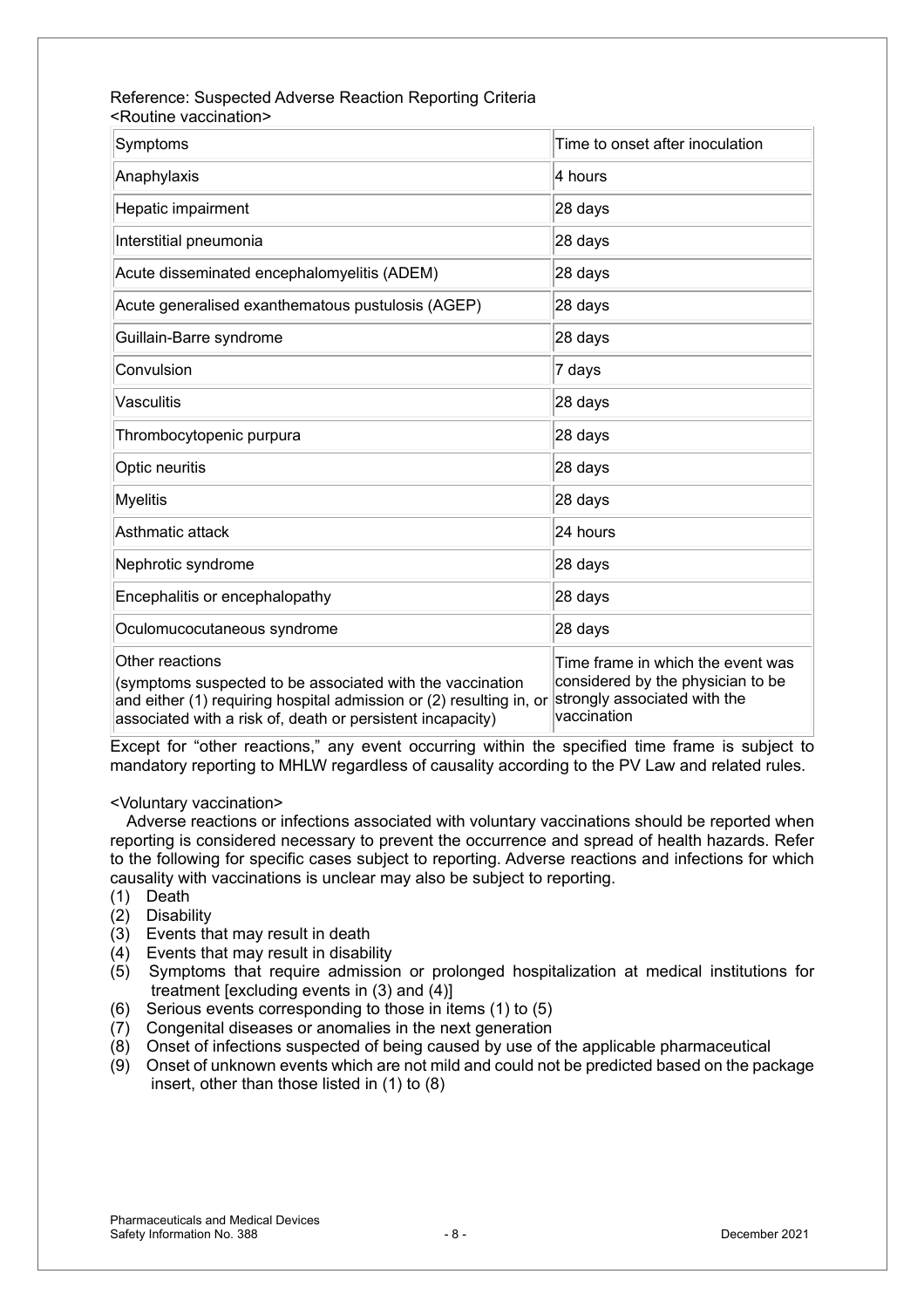## **2**

# **Important Safety Information**

<span id="page-8-0"></span>Regarding the revision of the Precautions of package inserts of drugs in accordance with the Notification dated November 16, 2021, this section will present the details of important revisions as well as the case summaries serving as the basis for these revisions.

| 1 [1] Atezolizumab (genetical recombination) |
|----------------------------------------------|
|                                              |

| <b>Branded name</b>         | Tecentriq for Intravenous Infusion 840 mg, 1200 mg (Chugai              |  |  |
|-----------------------------|-------------------------------------------------------------------------|--|--|
| (name of company)           | Pharmaceutical Co., Ltd.)                                               |  |  |
| <b>Therapeutic category</b> | Other antitumor agents                                                  |  |  |
|                             | <tecentrig 840="" for="" infusion="" intravenous="" mg=""></tecentrig>  |  |  |
|                             | PD-L1-positive, hormone receptor-negative and HER2-                     |  |  |
|                             | negative inoperable or metastatic breast cancer                         |  |  |
|                             | <tecentriq 1200="" for="" infusion="" intravenous="" mg=""></tecentriq> |  |  |
| <b>Indications</b>          | Unresectable, advanced or recurrent non-small cell lung<br>٠            |  |  |
|                             | cancer                                                                  |  |  |
|                             | Extensive-stage small cell lung cancer                                  |  |  |
|                             | Unresectable hepatocellular carcinoma                                   |  |  |

#### **PRECAUTIONS (revised language is underlined)**

| [Under new instructions]<br><b>8. IMPORTANT</b><br><b>PRECAUTIONS</b><br><b>11. ADVERSE</b><br><b>REACTIONS</b><br>11.1 Clinically<br><b>Significant Adverse</b><br><b>Reactions</b> | <common all="" indications="" to=""><br/>Hepatic impairment and sclerosing cholangitis may occur. Liver<br/>function tests should be performed prior to and periodically during<br/>administration of this drug, and patients should be carefully<br/>monitored for their conditions.<br/>Hepatic impairment, hepatitis, sclerosing cholangitis<br/>Hepatic impairment accompanied by increased levels of AST, ALT,<br/>Al-P, y-GTP as well as bilirubin, etc., hepatitis, and sclerosing<br/>cholangitis may occur.</common> |
|--------------------------------------------------------------------------------------------------------------------------------------------------------------------------------------|-------------------------------------------------------------------------------------------------------------------------------------------------------------------------------------------------------------------------------------------------------------------------------------------------------------------------------------------------------------------------------------------------------------------------------------------------------------------------------------------------------------------------------|
| <b>Reference information</b>                                                                                                                                                         | Number of cases (for which a causal relationship between the drug<br>and event is reasonably possible) reported during the previous<br>approximately 3-year period (April 2018 to March 2021)<br>Cases involving sclerosing cholangitis: 4 (No patient mortalities)<br>Number of patients using the drug as estimated by the MAH during<br>the previous 1-year period: Approximately 10 549<br>Japanese market launch: April 2018                                                                                             |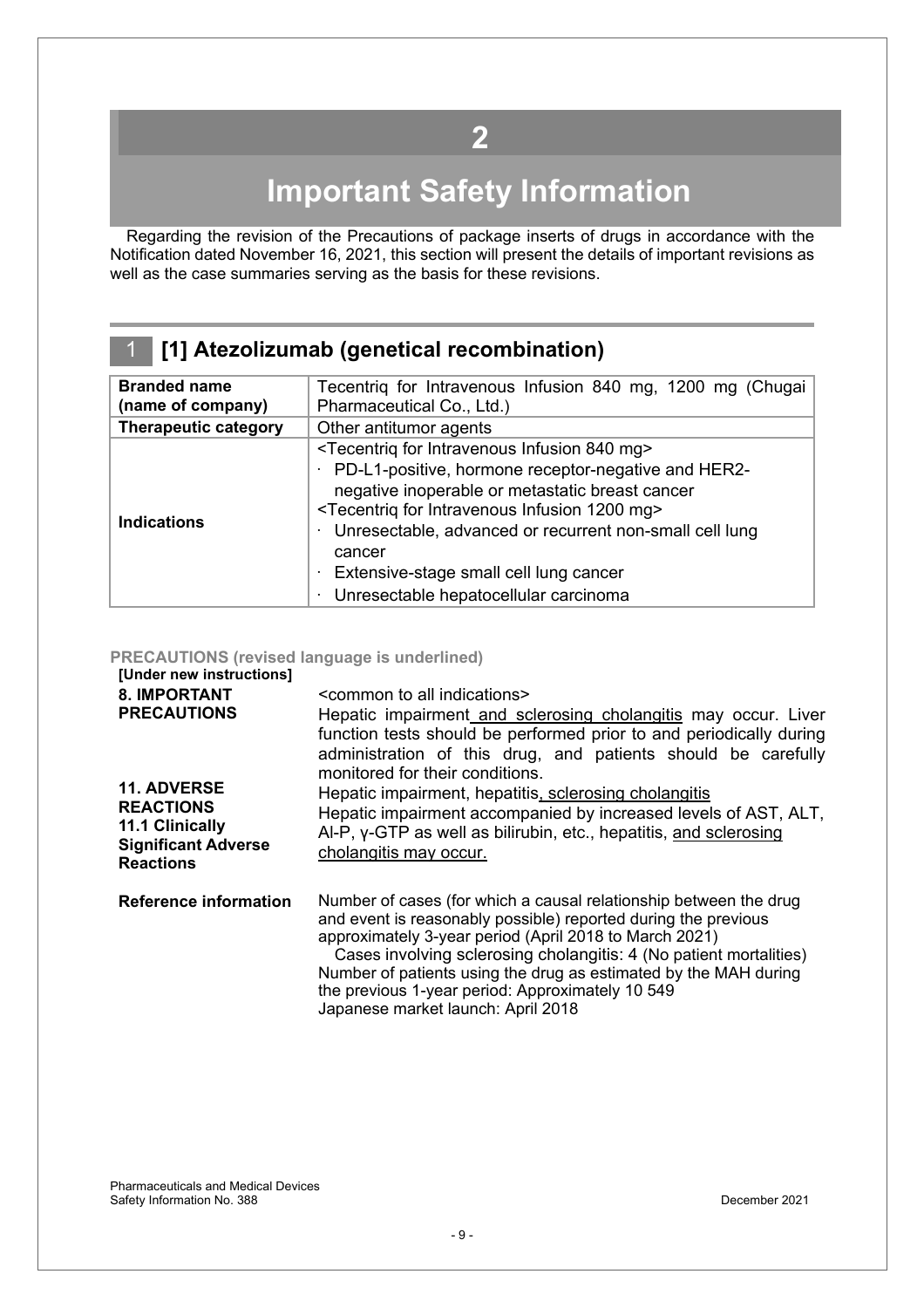|  |  | <sclerosing cholangitis=""> Reported in Japan (1)</sclerosing> |  |  |
|--|--|----------------------------------------------------------------|--|--|
|--|--|----------------------------------------------------------------|--|--|

|     |      | Patient        | Daily dose/ | ociorosing cholanginos <b>iveportea in capan</b> (T | Adverse reaction                                                                                              |  |
|-----|------|----------------|-------------|-----------------------------------------------------|---------------------------------------------------------------------------------------------------------------|--|
|     | Sex/ | Reason for     | administrat |                                                     |                                                                                                               |  |
| No. | age  | use            | ion         | Clinical course and treatment                       |                                                                                                               |  |
|     |      | (complication) | duration    |                                                     |                                                                                                               |  |
| 1   | Fem  | Lung           | 1200 mg     | <b>Sclerosing cholangitis</b>                       |                                                                                                               |  |
|     | ale  | adenocarcinoma | 1 dose      |                                                     | Primary disease: Lung adenocarcinoma (Stage IV)                                                               |  |
|     | 80s  | (none)         |             | Metastasis sites: Pleura                            |                                                                                                               |  |
|     |      |                |             |                                                     | The patient's performance status (PS): 1                                                                      |  |
|     |      |                |             |                                                     | Prior treatment: Carboplatin, pemetrexed, bevacizumab                                                         |  |
|     |      |                |             | Medical history: Cataract                           |                                                                                                               |  |
|     |      |                |             | Day 1 of                                            | Atezolizumab was administered as the 2nd line                                                                 |  |
|     |      |                |             | administration                                      | treatment on an inpatient basis (no further                                                                   |  |
|     |      |                |             | (Day of                                             | administration of atezolizumab (genetical                                                                     |  |
|     |      |                |             | termination)<br>7 days after                        | recombination) thereafter).<br>Upper abdominal pain developed. With no abnormal                               |  |
|     |      |                |             | administration                                      | findings on ultrasound and in blood tests, the patient                                                        |  |
|     |      |                |             |                                                     | would be followed up.                                                                                         |  |
|     |      |                |             | 13 days after                                       | The abdominal pain did not recur. The patient was                                                             |  |
|     |      |                |             | administration                                      | discharged from the hospital.                                                                                 |  |
|     |      |                |             |                                                     |                                                                                                               |  |
|     |      |                |             | 17 days after                                       | The patient began noticing upper abdominal pain                                                               |  |
|     |      |                |             | administration                                      | after meals and impaired appetite.                                                                            |  |
|     |      |                |             |                                                     |                                                                                                               |  |
|     |      |                |             | 19 days after                                       | The patient visited the hospital. A blood test confirmed                                                      |  |
|     |      |                |             | administration                                      | elevated hepatobiliary enzyme levels. Cholecystitis or<br>cholangitis was suspected from contrast CT. The     |  |
|     |      |                |             |                                                     | patient was administered with an antibiotic and went                                                          |  |
|     |      |                |             |                                                     | home at her request. Drug-induced liver disorder                                                              |  |
|     |      |                |             |                                                     | (grade 3 at the worst) developed.                                                                             |  |
|     |      |                |             |                                                     | [Contrast CT results]                                                                                         |  |
|     |      |                |             |                                                     | Gallbladder enlargement and bile duct wall thickness                                                          |  |
|     |      |                |             |                                                     | were noted, and an inflammatory change was                                                                    |  |
|     |      |                |             |                                                     | suspected. Bile-duct stone or gallbladder tumor was                                                           |  |
|     |      |                |             |                                                     | not clearly identified. Biliary dilatation was mild, but<br>biliary wall was thickened. Slight enhancement of |  |
|     |      |                |             |                                                     | the hepatic parenchyma was noted along the bile duct                                                          |  |
|     |      |                |             |                                                     | at the arterial phase. Cholangitis was suggested.                                                             |  |
|     |      |                |             |                                                     | Calculus or neoplastic lesions were not clearly                                                               |  |
|     |      |                |             |                                                     | identified.                                                                                                   |  |
|     |      |                |             | 20 days after                                       | Symptoms did not improve. The patient visited the                                                             |  |
|     |      |                |             | administration                                      | hospital again. Examination at the                                                                            |  |
|     |      |                |             |                                                     | gastroenterological medicine department was                                                                   |  |
|     |      |                |             |                                                     | requested from the respiratory medicine department.<br>The patient was admitted to the respiratory medicine   |  |
|     |      |                |             |                                                     | department for treatment assuming cholecystitis or                                                            |  |
|     |      |                |             |                                                     | cholangitis considering the physical conditions and                                                           |  |
|     |      |                |             |                                                     | laboratory test results (elevated AST, ALT, CRP, y-                                                           |  |
|     |      |                |             |                                                     | GTP, ALP levels). Administration of an antibiotic was                                                         |  |
|     |      |                |             |                                                     | initiated.                                                                                                    |  |
|     |      |                |             | 26 days after                                       | The inflammatory reaction was improving with                                                                  |  |
|     |      |                |             | administration                                      | fasting, fluid replacement, and antibiotics treatment.<br>However, sustained elevation of hepatobiliary       |  |
|     |      |                |             |                                                     | enzyme levels was noted. Drug-induced hepatic                                                                 |  |
|     |      |                |             |                                                     | impairment was suspected, and examination at the                                                              |  |
|     |      |                |             |                                                     | gastroenterological medicine department was                                                                   |  |
|     |      |                |             |                                                     | requested from the respiratory medicine department                                                            |  |
|     |      |                |             |                                                     | again.                                                                                                        |  |
|     |      |                |             | 28 days after                                       | The patient was transferred to the                                                                            |  |
|     |      |                |             | administration                                      | gastroenterological medicine department. Body                                                                 |  |
|     |      |                |             |                                                     | temperature was 36.3 °C. No abnormal abdominal<br>physical findings were noted. Magnetic resonance            |  |
|     |      |                |             |                                                     | cholangiopancreatography (MRCP) and liver biopsy                                                              |  |
|     |      |                |             |                                                     | were performed. Primary sclerosing cholangitis was                                                            |  |
|     |      |                |             |                                                     | suspected. Conservative therapy was performed with                                                            |  |
|     |      |                |             |                                                     | ursodeoxycholic acid 300 mg/day and an agent for                                                              |  |
|     |      |                |             |                                                     | liver disease 40 mL. The patient was monitored for 3                                                          |  |
|     |      |                |             |                                                     | days with no signs of improvement seen.                                                                       |  |
|     |      |                |             |                                                     | <mrcp results=""></mrcp>                                                                                      |  |
|     |      |                |             |                                                     | Bile duct wall thickening and stenosis/thickening of                                                          |  |
|     |      |                |             |                                                     | bilateral intrahepatic bile ducts, and beaded<br>appearance were noted. These findings did not                |  |
|     |      |                |             |                                                     | contradict a diagnosis of primary sclerosing                                                                  |  |
|     |      |                |             |                                                     |                                                                                                               |  |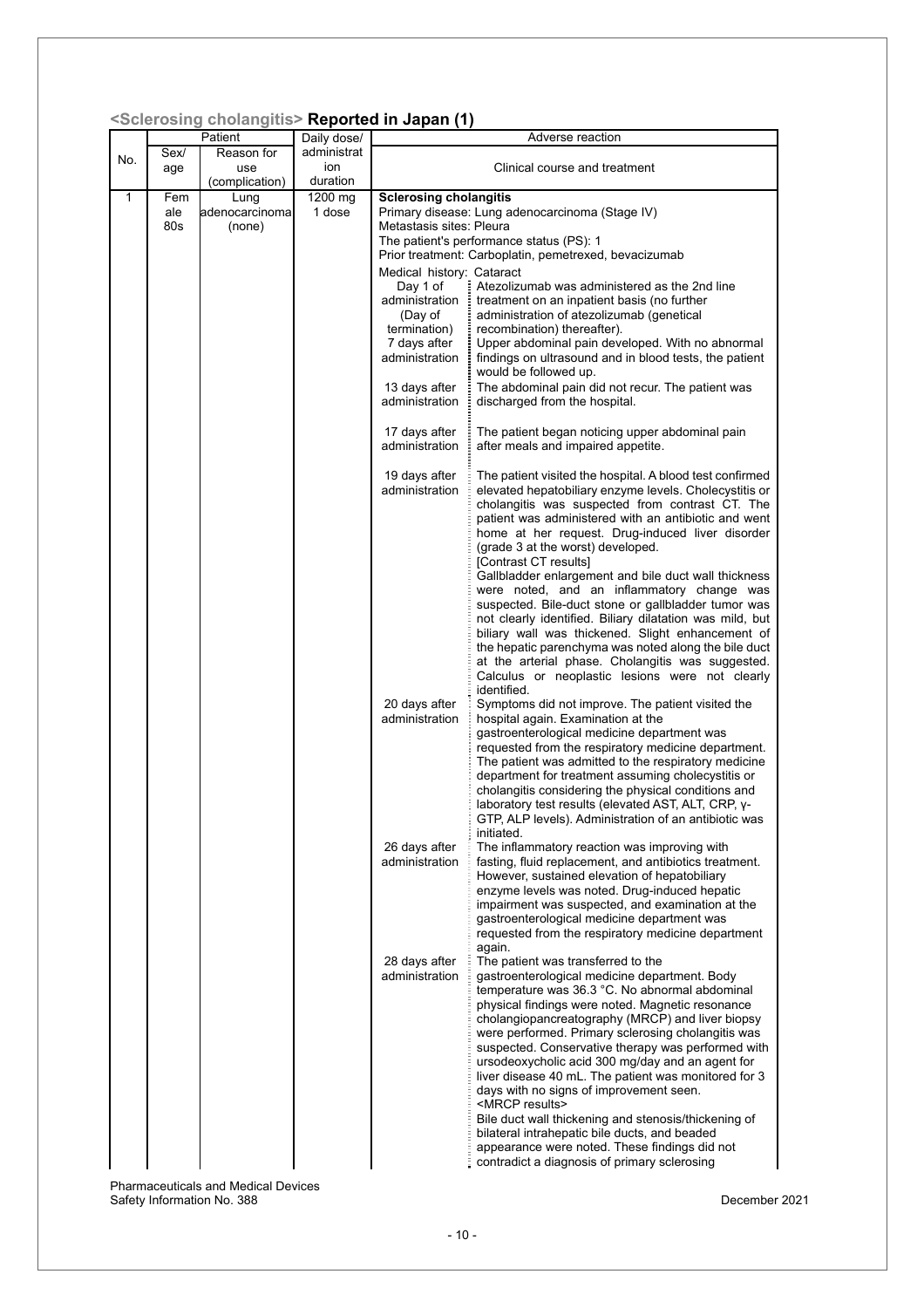| cholangitis. The localized wall thickness at the<br>cystic changes suggesting adenomyoma. No<br>abnormal findings were noted in the pancreas.<br><liver biopsy="" results=""><br/>mostly lymphocytes with a few eosinophils and<br/>adipose degeneration, with no fibrosing.<br/>33 days after<br/>administration<br/>weight) was initiated (for 9 days).</liver> | bottom of the gallbladder was accompanied by small-<br>Moderate inflammatory cell infiltration that consists of<br>neutrophils was observed in the portal tract area.<br>Cell inflammation slightly invaded part of the lobe,<br>but hepatic cells were virtually intact except for slight<br>Administration of prednisolone 50 mg (1 mg/kg body |
|-------------------------------------------------------------------------------------------------------------------------------------------------------------------------------------------------------------------------------------------------------------------------------------------------------------------------------------------------------------------|--------------------------------------------------------------------------------------------------------------------------------------------------------------------------------------------------------------------------------------------------------------------------------------------------------------------------------------------------|
| 36 days after<br>administration<br>Administration of prednisolone continued.                                                                                                                                                                                                                                                                                      | Day 3 of administration of prednisolone data showed<br>no improvement in hepatobiliary enzyme levels.                                                                                                                                                                                                                                            |
| 39 days after<br>administration<br>responsiveness.                                                                                                                                                                                                                                                                                                                | A blood test confirmed slight decline of hepatobiliary<br>enzyme, which was considered to be prednisolone                                                                                                                                                                                                                                        |
| 41 days after<br>administration<br>decided as a course of action.                                                                                                                                                                                                                                                                                                 | Hepatobiliary enzyme levels worsened. The risk of<br>adverse reaction to prednisolone was considered to<br>outweigh the benefits, and reduction of the drug was                                                                                                                                                                                  |
| 42 days after<br>administration<br>and by 5 mg/day every 5 days of administration<br>thereafter.                                                                                                                                                                                                                                                                  | The dose of prednisolone was reduced to 30 mg/day                                                                                                                                                                                                                                                                                                |
| 47 days after<br>administration<br>acid was increased to 600 mg/day, then to 900<br>mg/day to continue administration. No definite                                                                                                                                                                                                                                | Steroid responsiveness was poor. Ursodeoxycholic<br>exacerbation of abdominal pain was noted thereafter.                                                                                                                                                                                                                                         |
| 53 days after<br>MRCP was performed.<br><mrcp results=""><br/>administration<br/>in the left and right intrahepatic bile ducts was<br/>lower bile duct. The possibility for it to be biliary<br/>sludge or bile-duct stone was noted.</mrcp>                                                                                                                      | The intrahepatic bile ducts were poorly visualized<br>due to motion artifact. The slight diameter irregularity<br>unchanged. A low-signal structure was found in the                                                                                                                                                                             |
| 54 days after<br>Administration of bezafibrate 400 mg/day was<br>administration<br>initiated.<br>56 days after<br>administration<br>tapered.                                                                                                                                                                                                                      | Improvement in hepatobiliary enzyme levels was first<br>noted around this time. Prednisolone kept being                                                                                                                                                                                                                                          |
| 68 days after<br>administration<br>reaction, but hepatobiliary enzyme levels were<br>on an outpatient basis since discharge.                                                                                                                                                                                                                                      | A blood test indicated mild elevation of inflammation<br>improving. With her request granted, the patient was<br>discharged from the hospital. A definitive diagnosis is<br>yet to be reached, and administration of prednisolone<br>at the maintenance dose of 10 mg/day has continued                                                          |
| 81 days after<br>administration<br>are signs of improvement.<br><mrcp results=""></mrcp>                                                                                                                                                                                                                                                                          | MRCP was performed. Hepatobiliary enzyme levels<br>have continued to be high since then; however, there<br>Beaded irregularities of the intrahepatic bile duct                                                                                                                                                                                   |
| common bile duct. There were no new findings.<br>Concomitant drugs: Common cold drugs                                                                                                                                                                                                                                                                             | were noted, slightly progressed from the previous<br>time. No obvious abnormalities were found in the                                                                                                                                                                                                                                            |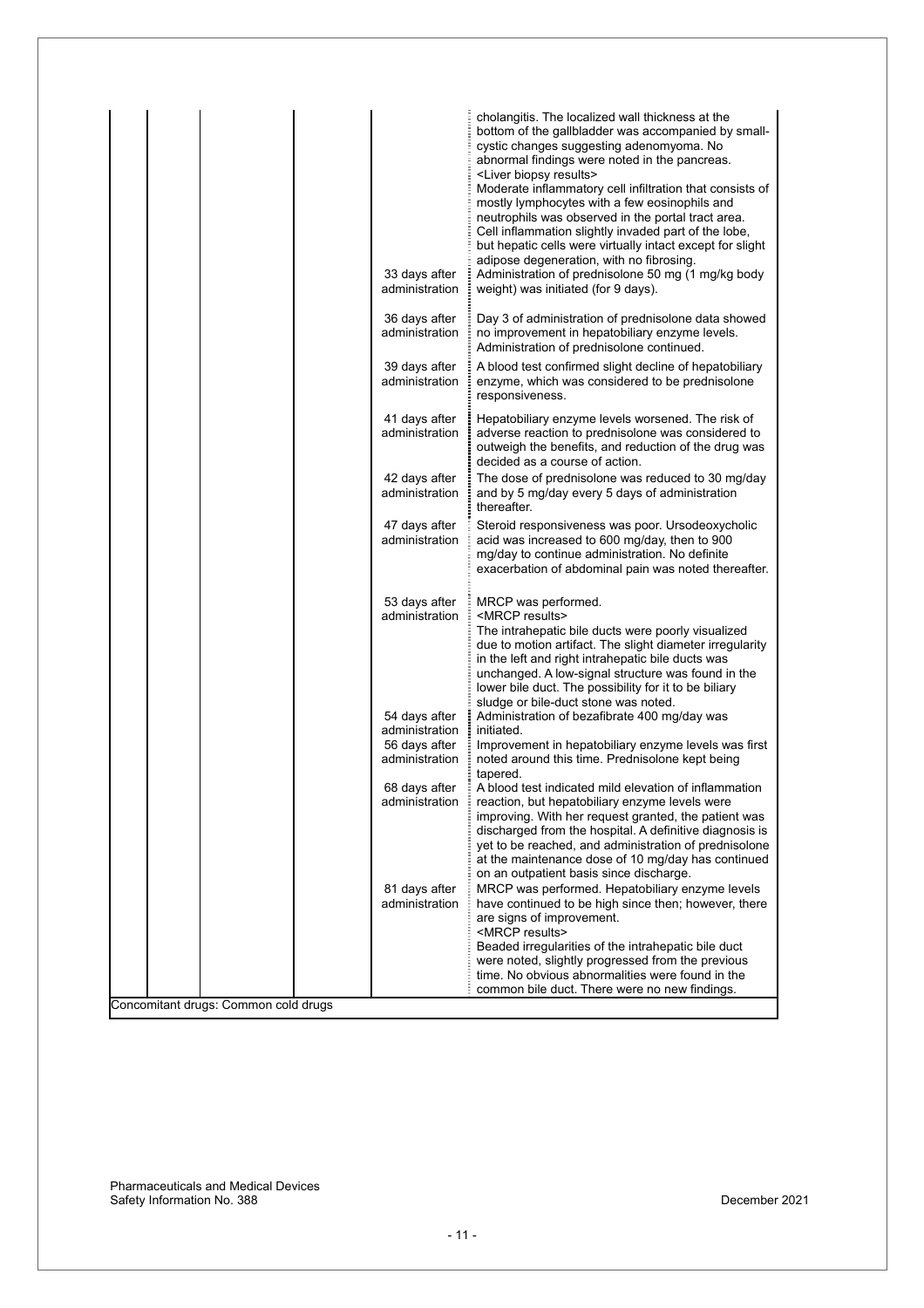#### **Laboratory test values**

|                                    | 1 day<br>before          | 6<br>days<br>after | 9<br>days<br>after | 13<br>days<br>after | 19<br>days<br>after | 26<br>days<br>after | 27<br>days<br>after | 34<br>days<br>after | 41<br>days<br>after | 56<br>days<br>after      | 134<br>days<br>after     |
|------------------------------------|--------------------------|--------------------|--------------------|---------------------|---------------------|---------------------|---------------------|---------------------|---------------------|--------------------------|--------------------------|
| Total<br>bilirubin                 |                          |                    |                    |                     |                     |                     |                     |                     |                     |                          |                          |
| (mg/dL)<br>$AL-P$ (IU)             | 0.54<br>165              | 0.47<br>204        | 0.20<br>195        | 0.21<br>283         | 0.43<br>929         | 0.47<br>1741        | 0.56<br>1774        | 0.61<br>2 3 4 7     | 1.37<br>1818        | 1.18<br>1 0 4 1          | 1.96<br>985              |
| AST (IU)                           | 26                       | 22                 | 23                 | 41                  | 86                  | 215                 | 186                 | 206                 | 181                 | 135                      | 60                       |
| ALT (IU)                           | 18                       | 12                 | 11                 | 28                  | 75                  | 168                 | 200                 | 315                 | 434                 | 355                      | 70                       |
| $Y-GTP$ (IU)                       | 22                       | 25                 | 24                 | 54                  | 274                 | 780                 | 808                 | 819                 | 1481                | 1 1 6 2                  | 690                      |
| <b>CRP</b><br>(mg/dL)              | $\overline{\phantom{a}}$ | 1.57               | 1.66               | 2.36                | 5.50                | 1.77                | 4.76                | 3.12                | 0.86                | 0.72                     | $\overline{\phantom{0}}$ |
| LDH (IU)                           | $\blacksquare$           | 251                | 230                | 221                 | 261                 | 319                 | 275                 | 295                 | 285                 | 210                      | ۰                        |
| Anti-<br>mitochondrial<br>antibody | $\blacksquare$           |                    |                    |                     |                     | ۰                   | $20-$<br>fold       | ٠                   | ٠                   | $\blacksquare$           |                          |
| Smooth<br>muscle<br>antibody       | $\blacksquare$           |                    |                    |                     |                     |                     | $20-$<br>fold       | ۰                   | ۰                   | $\overline{\phantom{a}}$ |                          |
| lgG4<br>(mg/dL)                    |                          |                    |                    |                     |                     |                     | 27.0                |                     |                     | $\overline{\phantom{a}}$ |                          |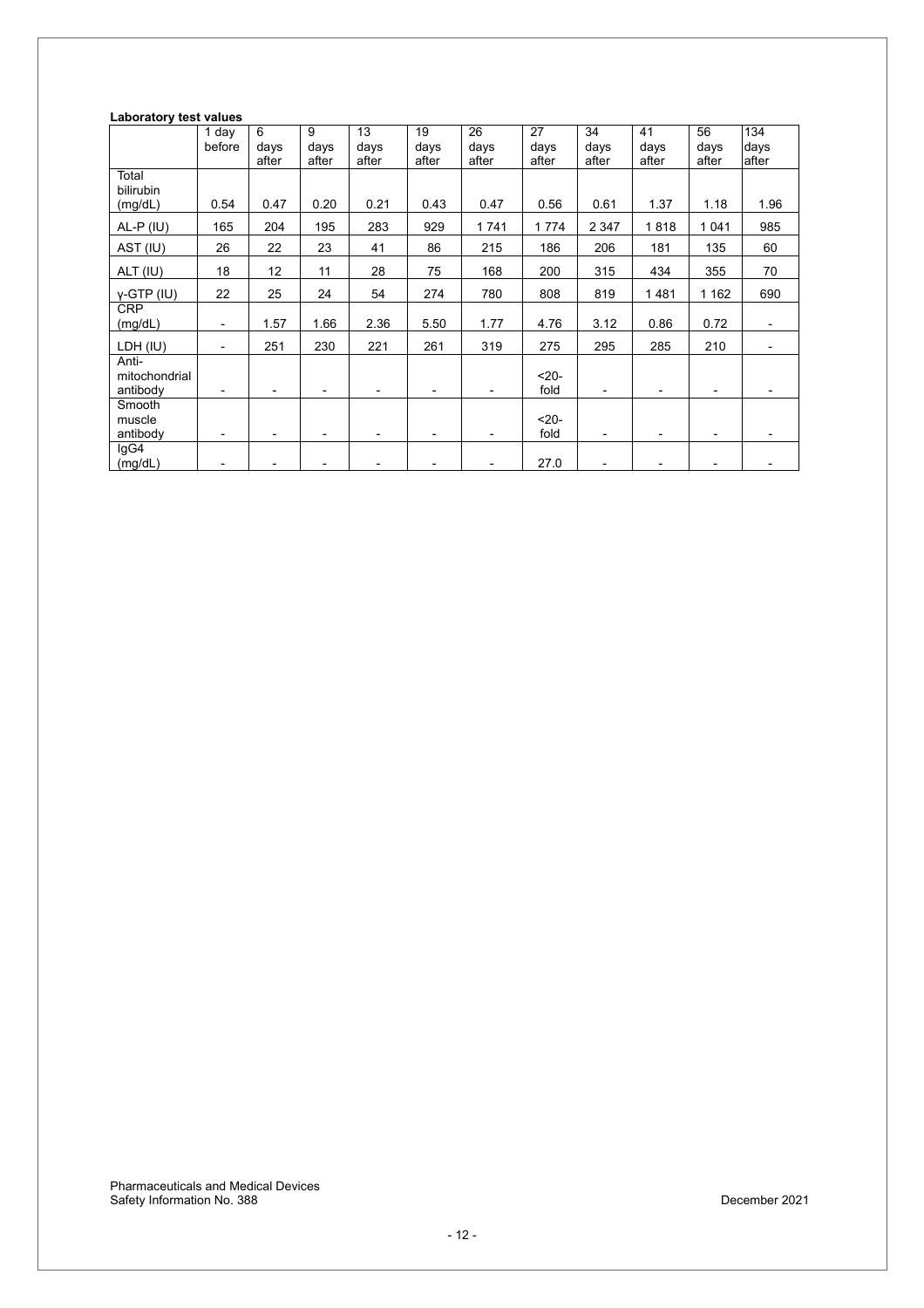|     |               | <sclerosing cholangitis=""> Reported in Japan (2)</sclerosing>                  |                                 |                                                                                                                                                                                                                                                                              |                                                                                                                                                                                                                                                                                                                                                                                                                                                                                                                                                                                                                                                                                                                                                                                                                                                                                                                                                                                                                                                                                                                                                                                                                                                                                                                                  |
|-----|---------------|---------------------------------------------------------------------------------|---------------------------------|------------------------------------------------------------------------------------------------------------------------------------------------------------------------------------------------------------------------------------------------------------------------------|----------------------------------------------------------------------------------------------------------------------------------------------------------------------------------------------------------------------------------------------------------------------------------------------------------------------------------------------------------------------------------------------------------------------------------------------------------------------------------------------------------------------------------------------------------------------------------------------------------------------------------------------------------------------------------------------------------------------------------------------------------------------------------------------------------------------------------------------------------------------------------------------------------------------------------------------------------------------------------------------------------------------------------------------------------------------------------------------------------------------------------------------------------------------------------------------------------------------------------------------------------------------------------------------------------------------------------|
|     |               | Patient                                                                         | Daily dose/                     |                                                                                                                                                                                                                                                                              | Adverse reaction                                                                                                                                                                                                                                                                                                                                                                                                                                                                                                                                                                                                                                                                                                                                                                                                                                                                                                                                                                                                                                                                                                                                                                                                                                                                                                                 |
| No. | Sex/<br>age   | Reason for use<br>(complication)                                                | administration<br>duration      |                                                                                                                                                                                                                                                                              | Clinical course and treatment                                                                                                                                                                                                                                                                                                                                                                                                                                                                                                                                                                                                                                                                                                                                                                                                                                                                                                                                                                                                                                                                                                                                                                                                                                                                                                    |
| 2   | Female<br>70s | Lung<br>adenocarcinoma<br>(hypertension)<br>(hyperlipidaemia)<br>(osteoporosis) | $1200$ mg/once<br>every 3 weeks | <b>Sclerosing cholangitis</b><br>Metastasis sites: None<br>PS: 0.<br>Day 1 of<br>administration :<br>267 days                                                                                                                                                                | Primary disease: Primary lung cancer (Stage IIIA)<br>Prior treatment: 1st line; carboplatin, paclitaxel, 2nd line; pemetrexed<br>Administration of atezolizumab was initiated (1 200<br>mg/once/3 weeks).<br>Administration of atezolizumab (13th course)                                                                                                                                                                                                                                                                                                                                                                                                                                                                                                                                                                                                                                                                                                                                                                                                                                                                                                                                                                                                                                                                        |
|     |               |                                                                                 |                                 | after<br>administration<br>(Day of<br>termination)<br>288 days<br>after<br>administration<br>289 days<br>after<br>administration<br>297 days<br>after<br>administration<br>315 days<br>after<br>administration :<br>321 days<br>after<br>administration<br>324 days<br>after | Elevation in AST and ALT was noted in the periodic<br>blood test. Scheduled administration of atezolizumab<br>was canceled. Hepatitis virus and antinuclear antibody<br>were negative. IgG4 was within the normal range.<br>Abdominal CT and echo revealed no intrahepatic<br>presence of mass or intrahepatic bile duct dilation.<br>Administration of liver supporting agents was initiated<br>assuming drug-induced liver disorder.<br>The patient was admitted to the hospital due to<br>nausea. Ursodeoxycholic acid and an agent for liver<br>disease were administered with no improvement<br>observed.<br>The patient was discharged from the hospital.<br>With scarce improvement seen afterwards, liver biopsy<br>was performed.<br><liver biopsy="" results=""><br/>An ultrasound-guided needle biopsy was performed.<br/>Histopathological findings of bile biopsy confirmed ring<br/>fibrosis and inflammatory cell infiltration in the bile duct<br/>periphery.<br/>Sclerosing cholangitis was diagnosed by the pathology<br/>department. Oral administration of prednisolone 30<br/>mg/day was initiated for the presumably immune<br/>related adverse event (irAE) induced by atezolizumab.<br/>Hepatobiliary enzyme levels showed a decline and<br/>then returned to normal. Steroid administration was</liver> |
|     |               |                                                                                 |                                 | administration                                                                                                                                                                                                                                                               | continued with tapering. Sclerosing cholangitis<br>improved.<br>Concomitant drugs: Atorvastatin calcium hydrate, esomeprazole magnesium hydrate, calcitriol                                                                                                                                                                                                                                                                                                                                                                                                                                                                                                                                                                                                                                                                                                                                                                                                                                                                                                                                                                                                                                                                                                                                                                      |
|     |               |                                                                                 |                                 |                                                                                                                                                                                                                                                                              |                                                                                                                                                                                                                                                                                                                                                                                                                                                                                                                                                                                                                                                                                                                                                                                                                                                                                                                                                                                                                                                                                                                                                                                                                                                                                                                                  |

#### **<Sclerosing cholangitis> Reported in Japan (2)**

#### **Laboratory test values**

|                 | Dav<br>of<br>administration | administration   administration | 127 days after 267 days after | 288 days after 309 days after<br>administration   administration |      | 321 days after<br>administration | 324 days after<br>administration |
|-----------------|-----------------------------|---------------------------------|-------------------------------|------------------------------------------------------------------|------|----------------------------------|----------------------------------|
| Total bilirubin |                             |                                 |                               |                                                                  |      |                                  |                                  |
| (mg/dL)         | 0.5                         | 0.6                             | 0.6                           | 1.9                                                              | 3.4  | 2.4                              | 1.4                              |
| AL-P (IU)       | 285                         |                                 |                               | 2837                                                             | 1955 | 1404                             | 1 1 4 5                          |
| AST (IU)        | 22                          | 21                              | 44                            | 180                                                              | 311  | 107                              | 68                               |
| ALT (IU)        | 13                          | 15                              | 29                            | 229                                                              | 239  | 90                               | 76                               |
| $V-GTP$ (IU)    | 12                          | 11                              | 78                            | 870                                                              | 464  | 328                              | 306                              |
| CRP (mg/dL)     | 0.42                        | 0.20                            | 3.56                          | 4.36                                                             | 3.98 | 3.79                             | 1.58                             |
| LDH (IU)        | 174                         | 151                             | 174                           | 285                                                              | 265  | 196                              | 199                              |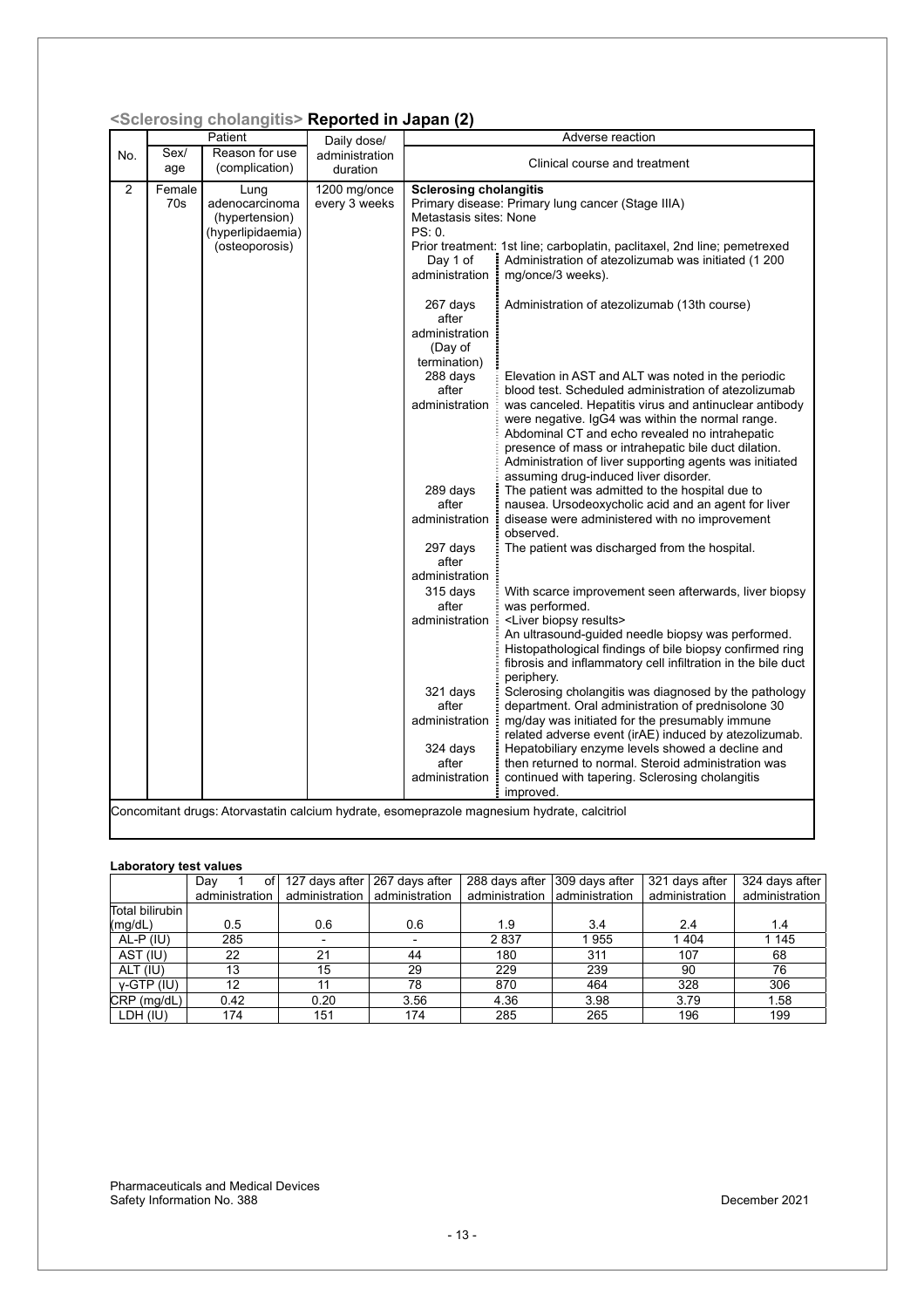|     |               | <scierosing cholangitis=""> <b>Reported in Japan (3)</b></scierosing> |                               |                                                                                                                                                                                                                                                                                                                                                                                                                            |                                                                                                                                                                                                                                                                                                                                                                                                                                                                                                                                                                                                                                                                                                                                                                                                                                                                                                                                                                                                                                                                                                                                                                                                                                        |
|-----|---------------|-----------------------------------------------------------------------|-------------------------------|----------------------------------------------------------------------------------------------------------------------------------------------------------------------------------------------------------------------------------------------------------------------------------------------------------------------------------------------------------------------------------------------------------------------------|----------------------------------------------------------------------------------------------------------------------------------------------------------------------------------------------------------------------------------------------------------------------------------------------------------------------------------------------------------------------------------------------------------------------------------------------------------------------------------------------------------------------------------------------------------------------------------------------------------------------------------------------------------------------------------------------------------------------------------------------------------------------------------------------------------------------------------------------------------------------------------------------------------------------------------------------------------------------------------------------------------------------------------------------------------------------------------------------------------------------------------------------------------------------------------------------------------------------------------------|
|     |               | Patient                                                               | Daily dose/                   |                                                                                                                                                                                                                                                                                                                                                                                                                            | Adverse reaction                                                                                                                                                                                                                                                                                                                                                                                                                                                                                                                                                                                                                                                                                                                                                                                                                                                                                                                                                                                                                                                                                                                                                                                                                       |
| No. | Sex/<br>age   | Reason for use<br>(complication)                                      | administration<br>duration    |                                                                                                                                                                                                                                                                                                                                                                                                                            | Clinical course and treatment                                                                                                                                                                                                                                                                                                                                                                                                                                                                                                                                                                                                                                                                                                                                                                                                                                                                                                                                                                                                                                                                                                                                                                                                          |
| 3   | Female<br>60s | Lung<br>adenocarcinoma<br>(none)                                      | 1200 mg/once<br>every 3 weeks | <b>Sclerosing cholangitis</b><br>Metastasis sites: Brain<br>$PS:$ -<br>Prior treatment:-<br>Day 1 of<br>administration<br>66 days after<br>administration<br>(Day of<br>termination)<br>87 days after<br>administration<br>106 days<br>after<br>administration<br>121 days<br>after<br>administration<br>122 days<br>after<br>administration<br>136 days<br>after<br>administration<br>143 days<br>after<br>administration | Primary disease: Lung adenocarcinoma<br>Medical history: Asthma, dyslipidemia<br>Chemotherapy was initiated (atezolizumab +<br>bevacizumab + paclitaxel + carboplatin) for lung<br>adenocarcinoma in the left superior lobe and its<br>metastasis to the brain.<br>Atezolizumab (4th course) was administered.<br>The scheduled chemotherapy was canceled<br>considering declined PS.<br>The patient visited the emergency department with<br>abdominal pain and vomiting as chief complaints.<br>Marked elevation of hepatobiliary enzyme levels were<br>noted. Sclerosing cholangitis developed. The patient<br>was admitted to the hospital for scrutiny and treatment.<br>Based on the characteristic findings, such as the<br>presence of CD8-positive lymphocytes confirmed in<br>liver biopsy as well as the patient's medication history,<br>sclerosing cholangitis, an irAE induced by<br>atezolizumab, was diagnosed and steroid therapy was<br>selected as the treatment policy.<br>Intravenous infusion of prednisolone 50 mg/day was<br>initiated.<br>The dose of prednisolone intravenous infusion was<br>reduced to 40 mg/day.<br>Prednisolone was switched to oral preparations with<br>the dose reduced to 30 mg/day. |
|     |               |                                                                       |                               | 145 days<br>after                                                                                                                                                                                                                                                                                                                                                                                                          | Sclerosing cholangitis improved, and the patient was<br>discharged from the hospital.                                                                                                                                                                                                                                                                                                                                                                                                                                                                                                                                                                                                                                                                                                                                                                                                                                                                                                                                                                                                                                                                                                                                                  |
|     |               | amlodipine besilate, suvorexant                                       |                               | administration                                                                                                                                                                                                                                                                                                                                                                                                             | Concomitant drugs: Bevacizumab, paclitaxel, carboplatin, acetaminophen, duloxetine hydrochloride, lansoprazole,                                                                                                                                                                                                                                                                                                                                                                                                                                                                                                                                                                                                                                                                                                                                                                                                                                                                                                                                                                                                                                                                                                                        |

#### **<Sclerosing cholangitis> Reported in Japan (3)**

#### **Laboratory test values**

|              | 106 days after | 122 days after | 127 days after | 130 days after | 134 days after | 144 days after |
|--------------|----------------|----------------|----------------|----------------|----------------|----------------|
|              | administration | administration | administration | administration | administration | administration |
| AL-P (IU)    | 355            | 1414           | 835            | 622            | 500            | 452            |
| AST (IU)     | 176            | 79             | 24             | 22             | 19             | 30             |
| ALT (IU)     | 125            | 57             | 34             | 25             | 25             | 62             |
| $V-GTP$ (IU) | 580            | 490            | 328            | 259            | 198            | 169            |
| LDH (IU)     | 247            | 130            | 103            | 127            | 114            | 145            |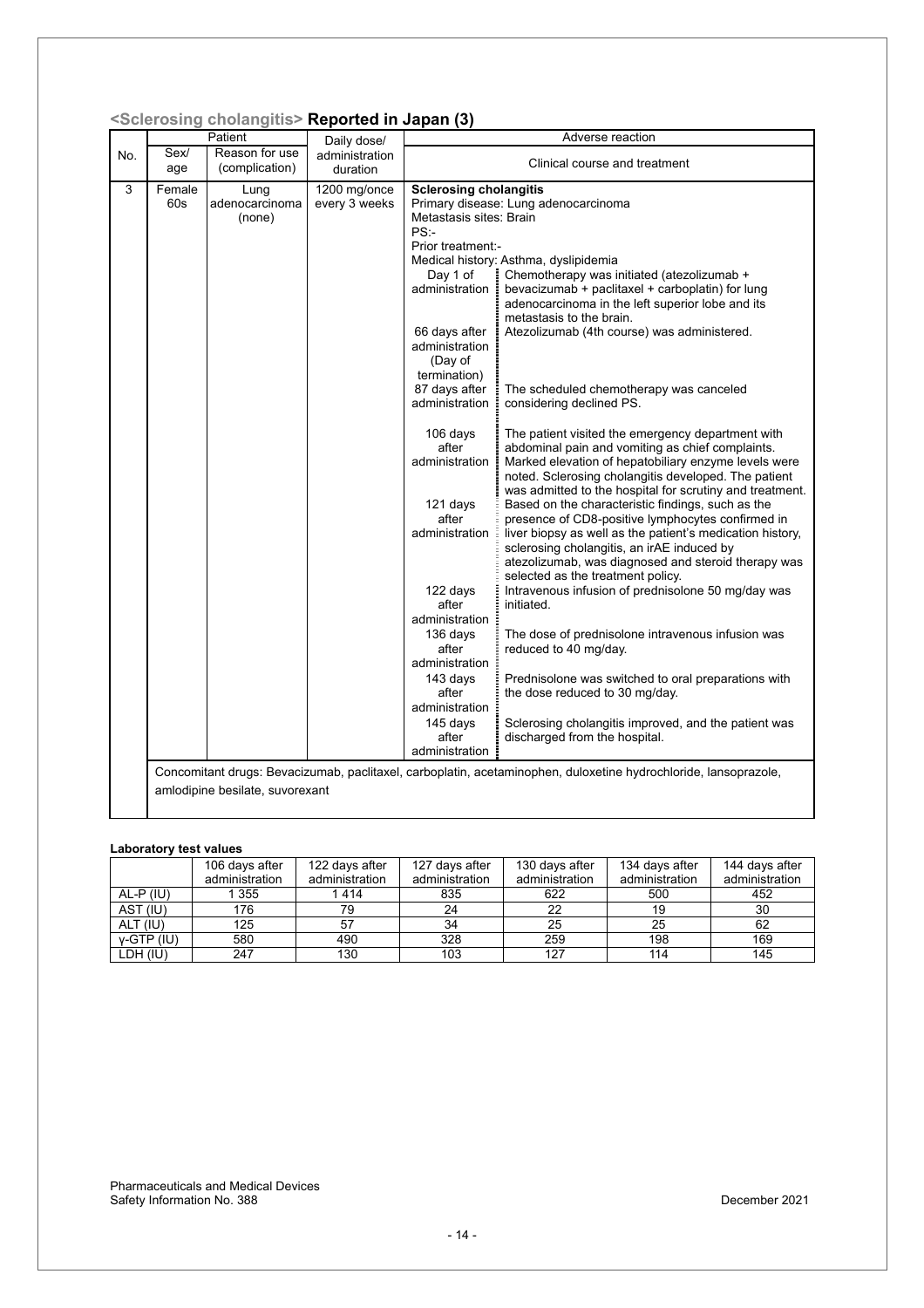## **3 Revision of Precautions (No.328)**

<span id="page-14-0"></span>This section presents details of revisions to the Precautions of package inserts and brand names of drugs that have been revised in accordance with the Notifications dated October 15, November 16, 2021.

#### **Vaccines**

### **Coronavirus modified uridine RNA vaccine (SARS-CoV-2)**

**[Under New instructions] 15. OTHER PRECAUTIONS 15.1 Information Based on Clinical Use (newly added)** 

**Branded name Comirnaty intramuscular injection (Pfizer Japan Inc.)** 

It is suggested that the frequency of myocarditis and pericarditis was higher in the male adolescents and young adults inoculated with the other coronavirus modified uridine RNA vaccine (SARS-CoV-2) by comparing the reporting rates of myocarditis and pericarditis in the domestic suspected adverse reaction reports after the start of vaccination and the estimated background incidence rates of myocarditis and pericarditis in the general population utilizing a domestic medical information database.

#### **Vaccines**

### **Coronavirus modified uridine RNA vaccine (SARS-CoV-2)**

| <b>Branded name</b>                                                                                                                     | COVID-19 Vaccine Moderna Intramuscular Injection (Takeda<br>Pharmaceutical Company Limited.)                                                                                                                                                                                                                                                                                                                                                                                       |  |  |  |
|-----------------------------------------------------------------------------------------------------------------------------------------|------------------------------------------------------------------------------------------------------------------------------------------------------------------------------------------------------------------------------------------------------------------------------------------------------------------------------------------------------------------------------------------------------------------------------------------------------------------------------------|--|--|--|
| [Under New instructions]<br><b>15. OTHER</b><br><b>PRECAUTIONS</b><br><b>15.1 Information Based</b><br>on Clinical Use<br>(newly added) | It is suggested that the frequency of myocarditis and pericarditis was<br>higher in the male adolescents and young adults inoculated with this<br>vaccine by comparing the reporting rates of myocarditis and pericarditis<br>in the domestic suspected adverse reaction reports after the start of<br>vaccination and the estimated background incidence rates of<br>myocarditis and pericarditis in the general population utilizing a<br>domestic medical information database. |  |  |  |
| Other antitumor agents<br>3                                                                                                             | Atezolizumab (genetical recombination)                                                                                                                                                                                                                                                                                                                                                                                                                                             |  |  |  |
| <b>Branded name</b>                                                                                                                     | Tecentriq for Intravenous Infusion 840 mg, 1200 mg (Chugai<br>Pharmaceutical Co., Ltd.)                                                                                                                                                                                                                                                                                                                                                                                            |  |  |  |
| [Under New instructions]                                                                                                                |                                                                                                                                                                                                                                                                                                                                                                                                                                                                                    |  |  |  |
| <b>8. IMPORTANT</b>                                                                                                                     | <common all="" indications="" to=""></common>                                                                                                                                                                                                                                                                                                                                                                                                                                      |  |  |  |
| <b>PRECAUTIONS</b>                                                                                                                      | Hepatic impairment and sclerosing cholangitis may occur. Liver<br>function tests should be performed prior to and periodically during<br>administration of this drug, and patients should be carefully monitored<br>for their conditions.                                                                                                                                                                                                                                          |  |  |  |
| <b>11. ADVERSE</b><br><b>REACTIONS</b><br><b>11.1 Clinically Significant</b><br><b>Adverse Reactions</b>                                | Hepatic impairment, hepatitis, sclerosing cholangitis<br>Hepatic impairment accompanied by increased levels of AST, ALT, AI-<br>P, y-GTP as well as bilirubin, etc., hepatitis, and sclerosing cholangitis<br>may occur.                                                                                                                                                                                                                                                           |  |  |  |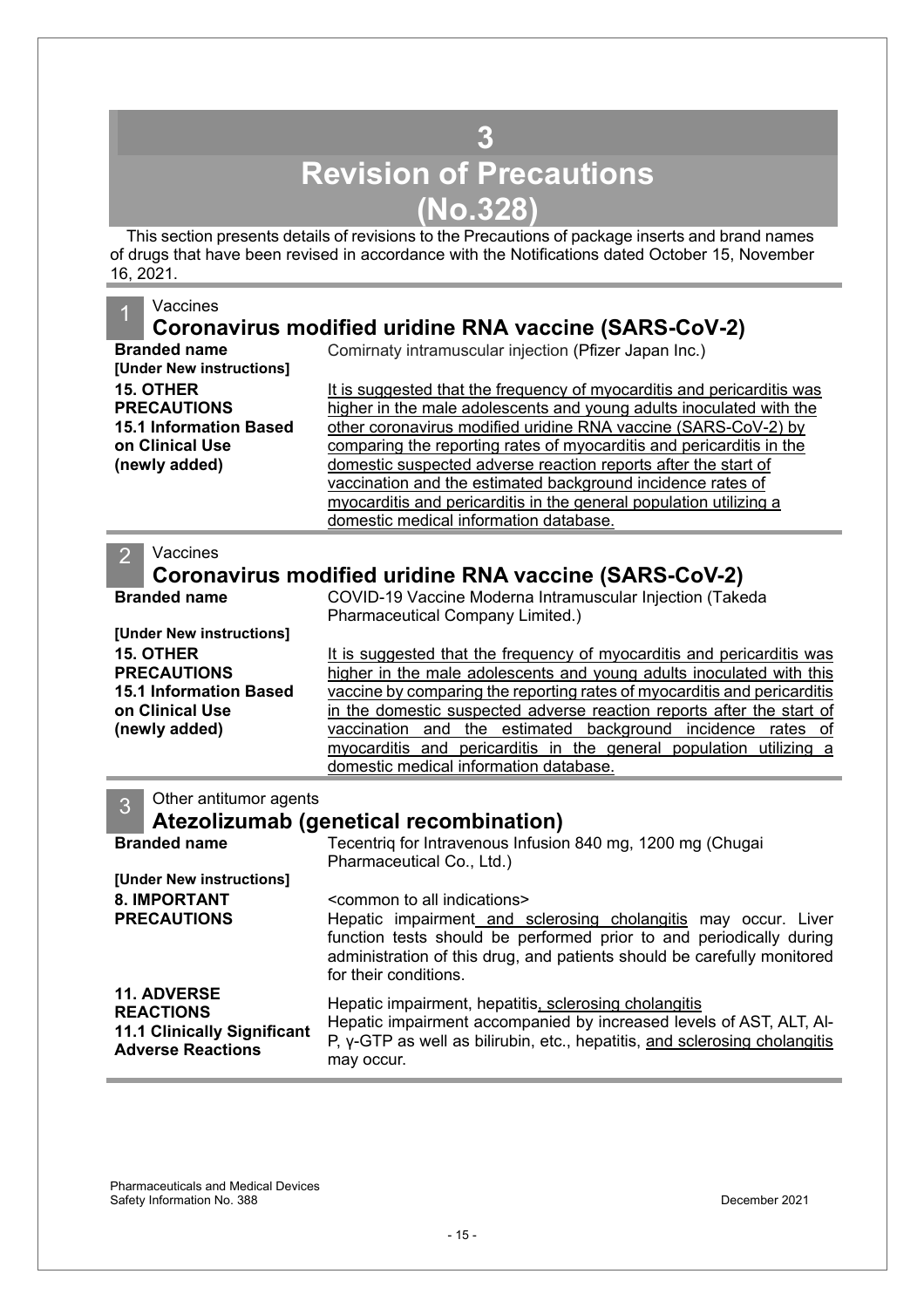# <span id="page-15-0"></span>**List of Products Subject to Early Post-marketing Phase Vigilance**

**4** 

Early Post-marketing Phase Vigilance (EPPV) was established in 2001. This unique system for newly-approved drug products refers to any safety assurance activities that are conducted within a period of 6 months just after marketing of a new drug. The MAH responsible for a new drug in the EPPV period is required to collect adverse drug reactions (ADRs) data from all medical institutions where the drug is used and to take safety measures as appropriate. The aim of EPPV is to promote the rational and appropriate use of drugs in medical treatments and to facilitate prompt action for the prevention of serious ADRs. EPPV is specified as a condition of product approval.

|   | Nonproprietary name<br><b>Branded name</b>                                                                                                                                             | Name of the MAH                              | Date of EPPV<br>initiate |
|---|----------------------------------------------------------------------------------------------------------------------------------------------------------------------------------------|----------------------------------------------|--------------------------|
| ◎ | Tucidinostat<br>Hiyasta tablets 10 mg                                                                                                                                                  | Huya Japan G.K.                              | October 20,<br>2021      |
| ◉ | Follitropin delta (genetical recombination)<br>Rekovelle Pen for S.C. Injection 12 µg, 36<br>$\mu$ g, 72 $\mu$ g                                                                       | <b>Ferring Pharmaceuticals</b><br>Co., Ltd.  | October 1,<br>2021       |
|   | Sotrovimab (genetical recombination)<br>Xevudy for Intravenous Injection 500 mg                                                                                                        | GlaxoSmithKline K.K.                         | September 29,<br>2021    |
|   | L-Lysine hydrochloride, L-arginine<br>hydrochloride<br>Lysakare Injection                                                                                                              | <b>FUJIFILM Toyama</b><br>Chemical Co., Ltd. | September 29,<br>2021    |
|   | Lutetium (177Lu) hepato<br>Lutathera Injection                                                                                                                                         | <b>FUJIFILM Toyama</b><br>Chemical Co., Ltd. | September 29,<br>2021    |
|   | Midazolam<br>Midafresa Injection 0.1%                                                                                                                                                  | Alfresa Pharma<br>Corporation                | September 27,<br>2021    |
|   | Rituximab (genetical recombination) *1<br>Rituxan Intravenous Infusion 100 mg, 500<br>mg                                                                                               | Zenyaku Kogyo Co.,<br>Ltd.                   | September 27,<br>2021    |
|   | Sacubitril valsartan sodium hydrate <sup>*2</sup><br>Entresto Tablets 100 mg, 200 mg                                                                                                   | Novartis Pharma K.K.                         | September 27,<br>2021    |
|   | Sirolimus <sup>*3</sup><br>Rapalimus Tablets 1 mg                                                                                                                                      | Nobelpharma Co., Ltd.                        | September 27,<br>2021    |
|   | Ibrutinib <sup>*4</sup><br>Imbruvica Capsules 140 mg                                                                                                                                   | Janssen Pharmaceutical<br>K.K.               | September 27,<br>2021    |
|   | Secukinumab (genetical recombination)<br>[1] Cosentyx for s.c. injection 150 mg syringe<br>[2] Cosentyx for s.c. injection 150 mg pen<br>[3] Cosentyx for s.c. injection 75 mg syringe | Novartis Pharma K.K.                         | September 27,<br>2021    |
|   | Dinutuximab (genetical recombination)<br>Unituxin I.V. injection 17.5 mg/5 mL                                                                                                          | <b>Ohara Pharmaceutical</b><br>Co., Ltd.     | September 22,<br>2021    |
|   | Imeglimin hydrochloride                                                                                                                                                                | Sumitomo Dainippon                           | September 16             |

 (As of 31 October 2021) : Products for which EPPV was initiated after October 1, 2021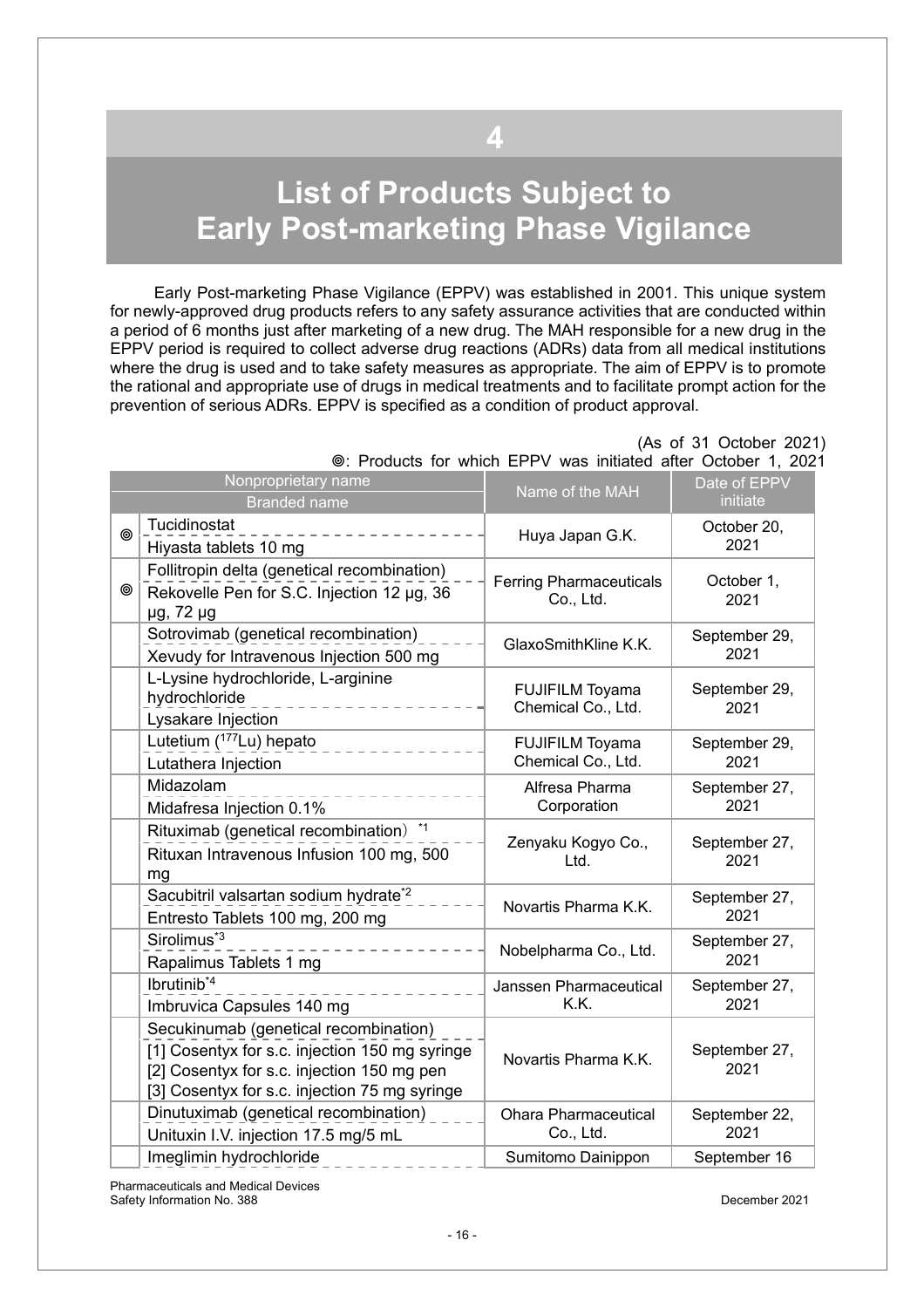| Nonproprietary name<br><b>Branded name</b>                                                                                              | Name of the MAH                                  | Date of EPPV<br>initiate |
|-----------------------------------------------------------------------------------------------------------------------------------------|--------------------------------------------------|--------------------------|
| Twymeeg Tablets 500 mg                                                                                                                  | Pharma Co., Ltd.                                 | 2021                     |
| Vericiguat<br>Verquvo tablets 2.5 mg, 5 mg, 10 mg                                                                                       | Bayer Yakuhin Ltd.                               | September 15,<br>2021    |
| Fremanezumab (genetical recombination)                                                                                                  | Otsuka Pharmaceutical<br>Co., Ltd.               | August 30,<br>2021       |
| Ajovy Syringes for S.C. Injection 225 mg<br>Givosiran sodium<br>Givlaari Subcutaneous Injection 189 mg                                  | Alnylam Japan K.K.                               | August 30,<br>2021       |
| Upadacitinib hydrate <sup>*5</sup><br>Rinvoq Tablets 7.5 mg, 15 mg                                                                      | AbbVie GK                                        | August 25,<br>2021       |
| Dapagliflozin propylene glycolate hydrate <sup>*6</sup><br>Forxiga 5 mg, 10 mg tablets                                                  | AstraZeneca K.K.                                 | August 25,<br>2021       |
| Selexipag <sup>*7</sup><br>Uptravi Tablets 0.2 mg, 0.4 mg                                                                               | Nippon Shinyaku Co.,<br>Ltd.                     | August 25,<br>2021       |
| Fentanyl citrate*8<br>Fentos Tapes 0.5 mg, 1 mg, 2 mg, 4 mg, 6<br>mg, 8 mg                                                              | <b>Hisamitsu</b><br>Pharmaceutical Co., Inc.     | August 25,<br>2021       |
| Upacicalcet sodium hydrate<br>Upasita IV Injection Syringe for Dialysis 25<br>µg, 50 µg, 100 µg, 150 µg, 200 µg, 250 µg,<br>$300 \mu g$ | Sanwa Kagaku<br>Kenkyusho Co., Ltd.              | August 20,<br>2021       |
| Teduglutide (genetical recombination)<br>Revestive 3.8 mg for S.C. Injection                                                            | <b>Takeda Pharmaceutical</b><br>Company Limited. | August 18,<br>2021       |
| COVID-19 (SARS-CoV-2) Vaccine<br>(recombinant chimpanzee adenovirus vector)<br>Vaxzevria Intramuscular Injection                        | AstraZeneca K.K.                                 | August 16,<br>2021       |
| Erenumab (genetical recombination)<br>Aimovig Subcutaneous injection Pens 70 mg                                                         | Amgen K.K.                                       | August 12,<br>2021       |
| Risdiplam<br>Evrysdi Dry Syrup 60 mg                                                                                                    | Chugai Pharmaceutical<br>Co., Ltd.               | August 12,<br>2021       |
| Tazemetostat hydrobromide<br>Tazverik tablets 200 mg                                                                                    | Eisai Co., Ltd.                                  | August 16,<br>2021       |
| Larotrectinib sulfate<br>Vitrakvi oral solution 20 mg/mL                                                                                | Bayer Yakuhin Ltd.                               | August 6,<br>2021        |
| Simoctocog alfa (genetical recombination)<br>Nuwiq For I.V. Injection 250, 500, 1000,<br>2000, 2500, 3000, 4000                         | Fujimoto<br>Pharmaceutical<br>Corporation        | August 2,<br>2021        |
| Lyophilized human alpha1-proteinase<br>inhibitor concentrate<br>Lynspad for Intravenous Infusion 1000 mg                                | <b>Grifols Therapeutics</b><br>LLC.              | <b>July 27,</b><br>2021  |
| Casirivimab (genetical recombination),<br>Imdevimab (genetical recombination)<br>Ronapreve for Intravenous Infusion Set 300,<br>1332    | Chugai Pharmaceutical<br>Co., Ltd.               | <b>July 22,</b><br>2021  |
| Rivaroxaban <sup>*9</sup><br>Xarelto dry syrup for pediatric 51.7 mg, 103.4<br>mg                                                       | Bayer Yakuhin Ltd.                               | <b>July 12.</b><br>2021  |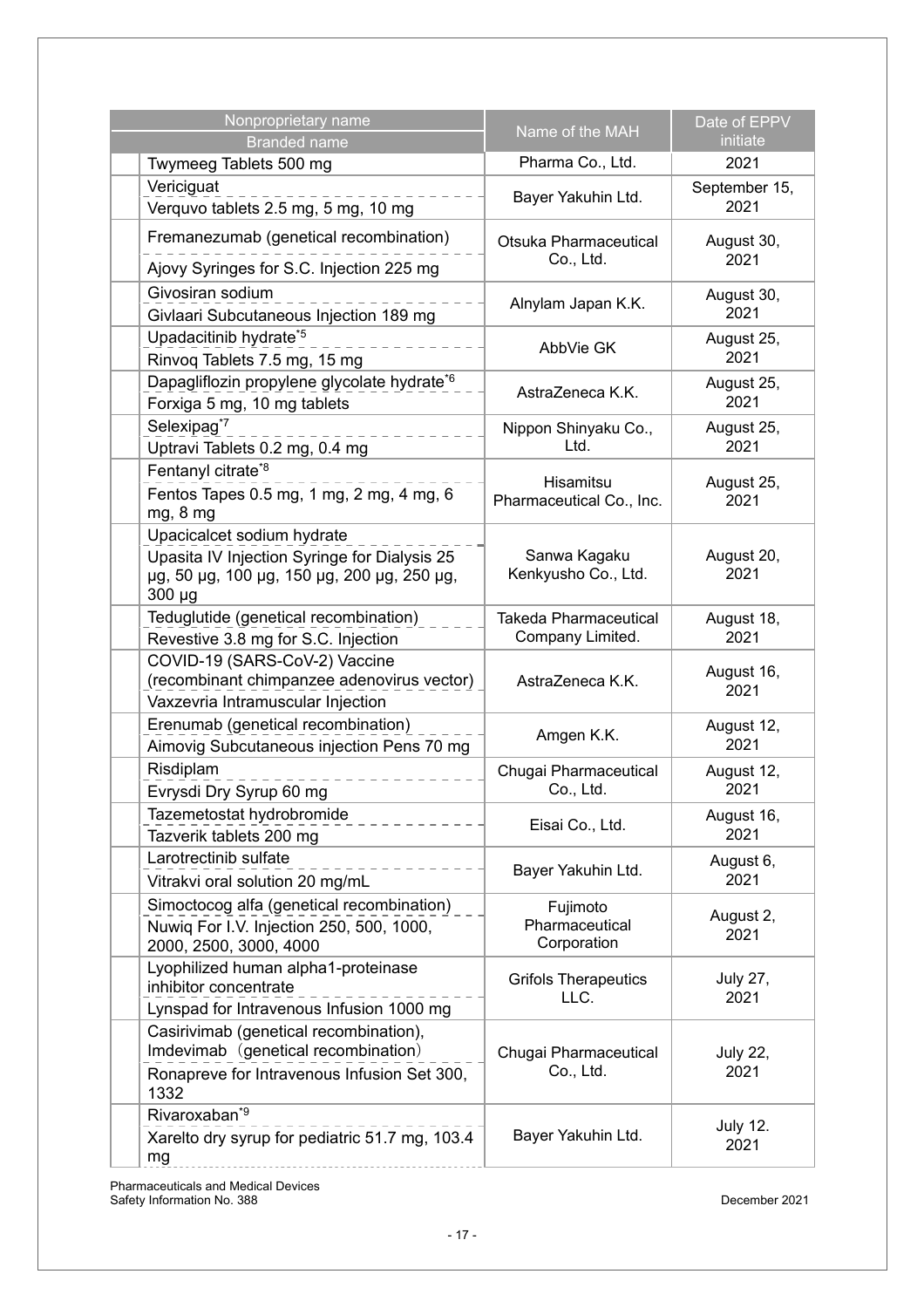| Nonproprietary name<br><b>Branded name</b>                                                                      | Name of the MAH                                  | Date of EPPV<br>initiate |
|-----------------------------------------------------------------------------------------------------------------|--------------------------------------------------|--------------------------|
| Amikacin sulfate<br>Arikayce (amikacin liposome inhalation<br>suspension) 590 mg/8.4 mL                         | Insmed Incorporated.                             | July 7,<br>2021          |
| Larotrectinib sulfate<br>Vitrakvi capsules 25 mg, 100 mg                                                        | Bayer Yakuhin Ltd.                               | July 7,<br>2021          |
| Osilodrostat phosphate<br>Isturisa tablets 1 mg, 5 mg                                                           | Recordati Rare<br>Diseases Japan KK              | <b>June 30,</b><br>2021  |
| Incobotulinumtoxin A*10<br>Xeomin 50 units/100 units/200 units for<br>Intramuscular injection                   | Teijin Pharma Limited.                           | June 23,<br>2021         |
| Pemigatinib<br>Pemazyre Tablets 4.5 mg                                                                          | Incyte Biosciences<br>Japan G.K.                 | June 1,<br>2021          |
| Inebilizumab (genetical recombination)<br>Uplizna for Intravenous Infusion 100 mg                               | Mitsubishi Tanabe<br>Pharma Corporation          | June 1,<br>2021          |
| Upadacitinib hydrate*11<br>Rinvoq Tablets 7.5 mg, 15 mg                                                         | AbbVie GK                                        | May 27,<br>2021          |
| Palonosetron hydrochloride<br>Aloxi I.V. injection 0.75 mg, Aloxi I.V. infusion<br>bag 0.75 mg                  | <b>Taiho Phamaceutical</b><br>Co., Ltd.          | May 27,<br>2021          |
| Coronavirus modified uridine RNA vaccine<br>(SARS-CoV-2)<br>COVID-19 Vaccine Moderna Intramuscular<br>Injection | <b>Takeda Pharmaceutical</b><br>Company Limited. | May 24,<br>2021          |
| Ofatumumab (genetical recombination) <sup>*12</sup><br>Kesimpta for s.c. injection 20 mg pen                    | Novartis Pharma K.K.                             | May 24,<br>2021          |
| Polatuzumab vedotin (genetical<br>recombination)<br>Polivy for Intravenous Infusion 140 mg, 30<br>mg            | Chugai Pharmaceutical<br>Co., Ltd.               | May 19,<br>2021          |
| Pabinafusp alfa (genetical recombination)<br>Izcargo for I.V. infusion 10 mg                                    | <b>JCR Pharmaceuticals</b><br>Co., Ltd.          | May 19,<br>2021          |
| Denileukin diftitox (genetical recombination)<br>Remitoro for Intravenous Drip Infusion 300<br>μg               | Eisai Co., Ltd.                                  | May 19,<br>2021          |
| Diclofenac etalhyaluronate sodium<br>Joyclu 30 mg intra-articular injection                                     | Seikagaku Corporation                            | May 19,<br>2021          |
| Anhydrous sodium sulfate/potassium<br>sulfate/magnesium sulfate hydrate<br><b>Sulprep Combination Solution</b>  | Nihon Pharmaceutical<br>Co., Ltd.                | May 19,<br>2021          |

\*1 Systemic scleroderma

\*2 Hypertension

\*3 Refractory lymphatic diseases (lymphangioma (lymphatic malformation), lymphangiomatosis, Gorham's disease, lymphangiectasia)

\*4 Chronic graft versus host disease after haematopoietic stem cell transplantation (when steroids are not sufficiently effective)

\*5 Atopic dermatitis that has not responded adequately to conventional treatments